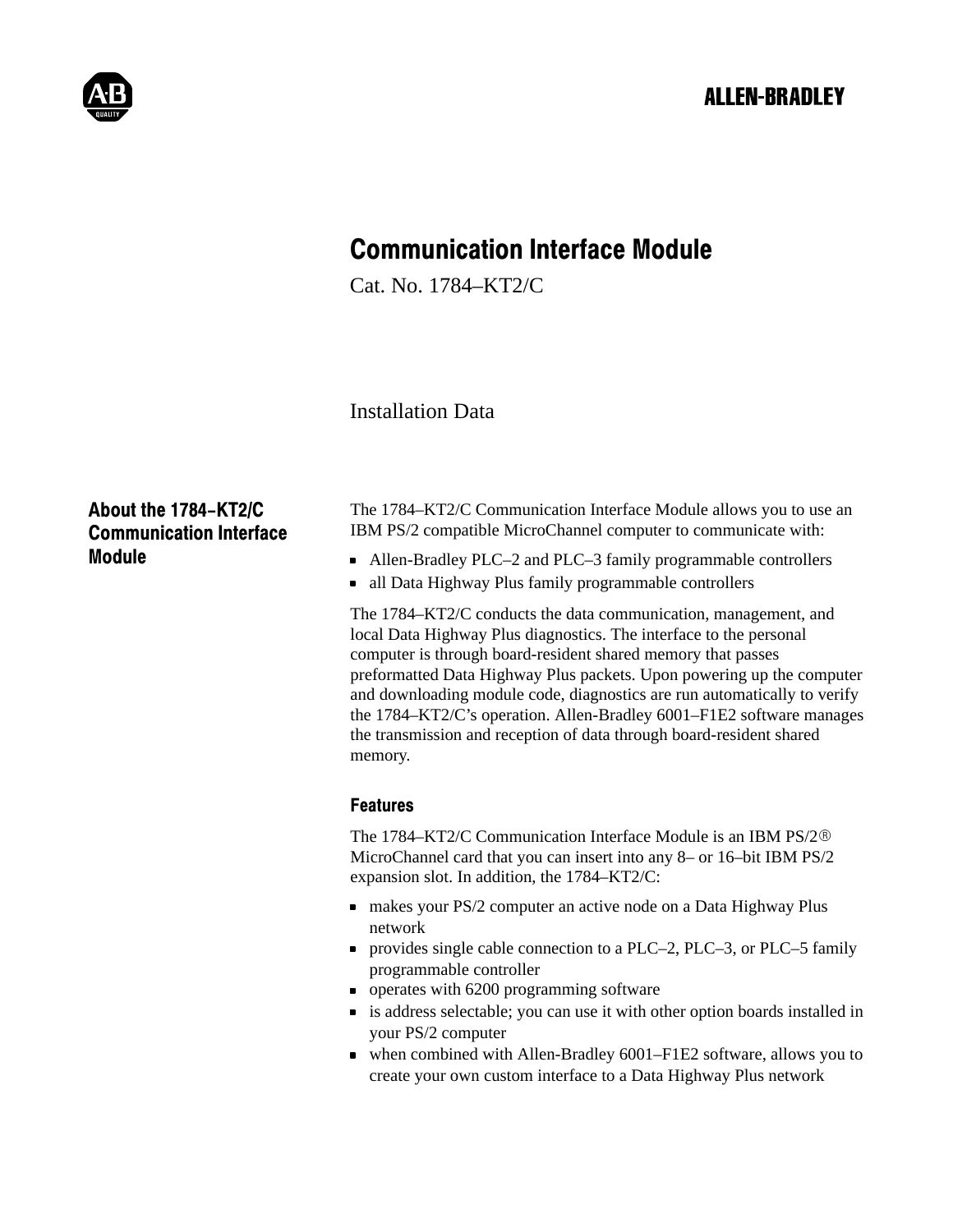### **Compatibility**

The 1784–KT2/C has been verified for operation with the following computers:

- Allen-Bradley 6123, 6124
- IBM PS/2 7541, 7561, 8550, 8555, 8560, 8570, 8580

We will refer to the 1784–KT2/C Communication Interface Module as simply the 1784–KT2 throughout this document.

# What this Document Contains

The remainder of this document contains information on the following topics:

| For Information on:                                | Refer to page: |
|----------------------------------------------------|----------------|
| Important User Information                         | 2              |
| Preparing the Reference Diskette for Configuration | 4              |
| Installing the 1784-KT2                            | 7              |
| Configuring the 1784–KT2                           | 8              |
| Connecting the 1784-KT2                            | 10             |
| The 1784-KT2 Diagnostic Program                    | 14             |
| <b>Building Loopback Connectors</b>                | 29             |
| Specifications                                     | 31             |

#### Important User Information

Because of the variety of uses for products described in this publication, those responsible for the application and use of this control equipment must satisfy themselves that all necessary steps have been taken to assure that each application and use meets all performance and safety requirements, including any applicable laws, regulations, codes and standards.

The illustrations, charts, sample programs and layout examples shown in this guide are intended solely for purposes of example. Since there are many variables and requirements associated with any particular installation, Allen-Bradley does not assume responsibility or liability (to include intellectual property liability) for actual use based upon the examples shown in this publication.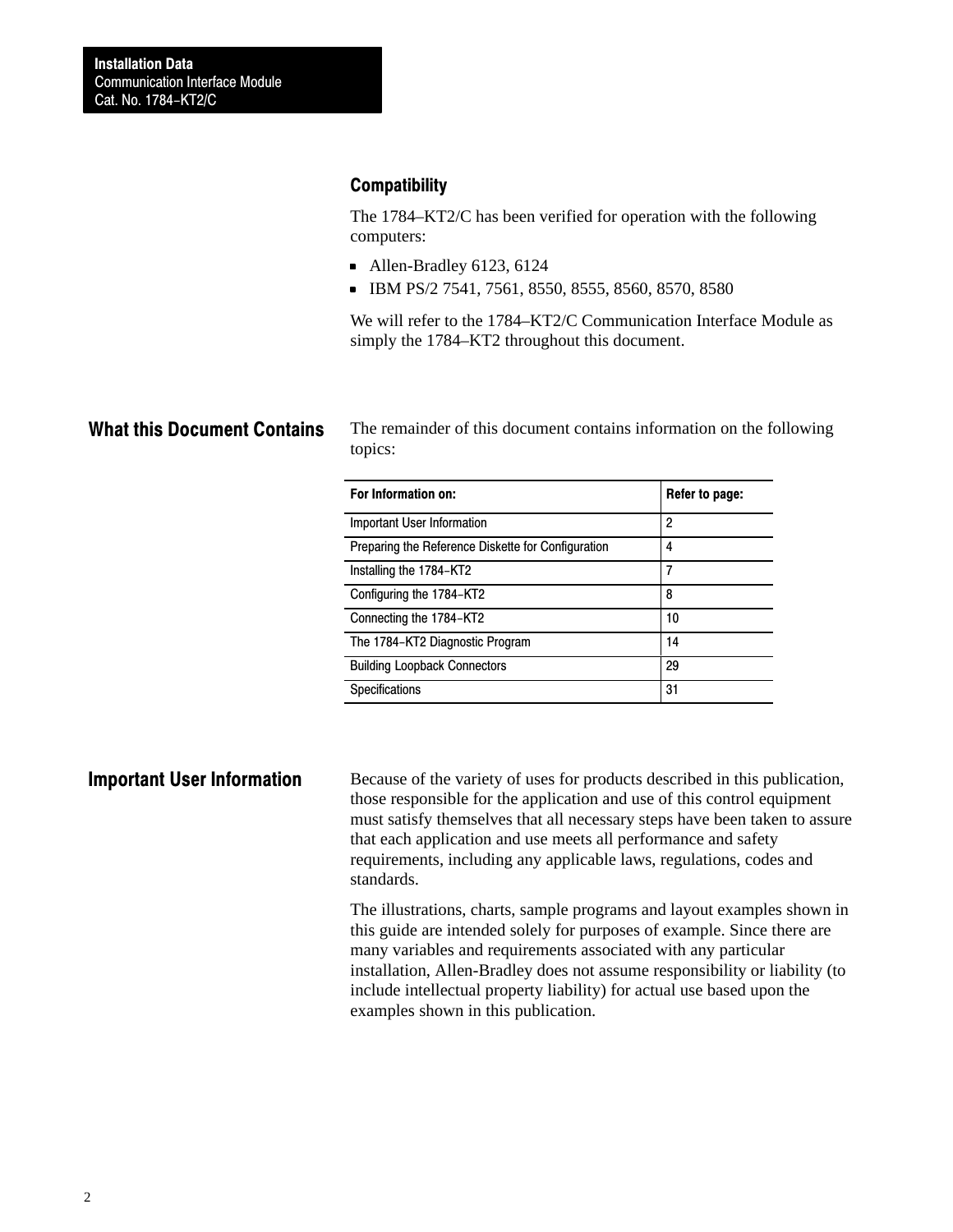Allen-Bradley publication SGI–1.1 "Safety Guidelines for the Application, Installation and Maintenance of Solid State Control" (available from your local Allen-Bradley office) describes some important differences between solid–state equipment and electromechanical devices which should be taken into consideration when applying products such as those described in this publication.

Reproduction of the contents of this copyrighted publication, in whole or in part, without written permission of Allen-Bradley Company, Inc. is prohibited.



**WARNING:** With any complex communication system you need to identify potential application–related communication problems and make provisions in the system design to prevent hazardous or undesired consequences if a problem occurs. These problems include, but are not necessarily limited to, the possibility of:

- unexpected loss of communication
- erroneous or incomplete data being supplied to the network and passed on to your application



**WARNING:** The following provides information for Allen-Bradley Industrial Computer and Communication Group (ICCG) products that have been verified to meet the Electromagnetic Interference (EMI) requirements of the Federal Communication Commission (FCC) and the Canadian Department of Communications for use in a commercial environment:

This device complies with Part 15 of the FCC rules. Operation is subject to the following two conditions: (1) this device may not cause harmful interference, and (2) this device must accept any interference received, including interference that may cause undesired operation.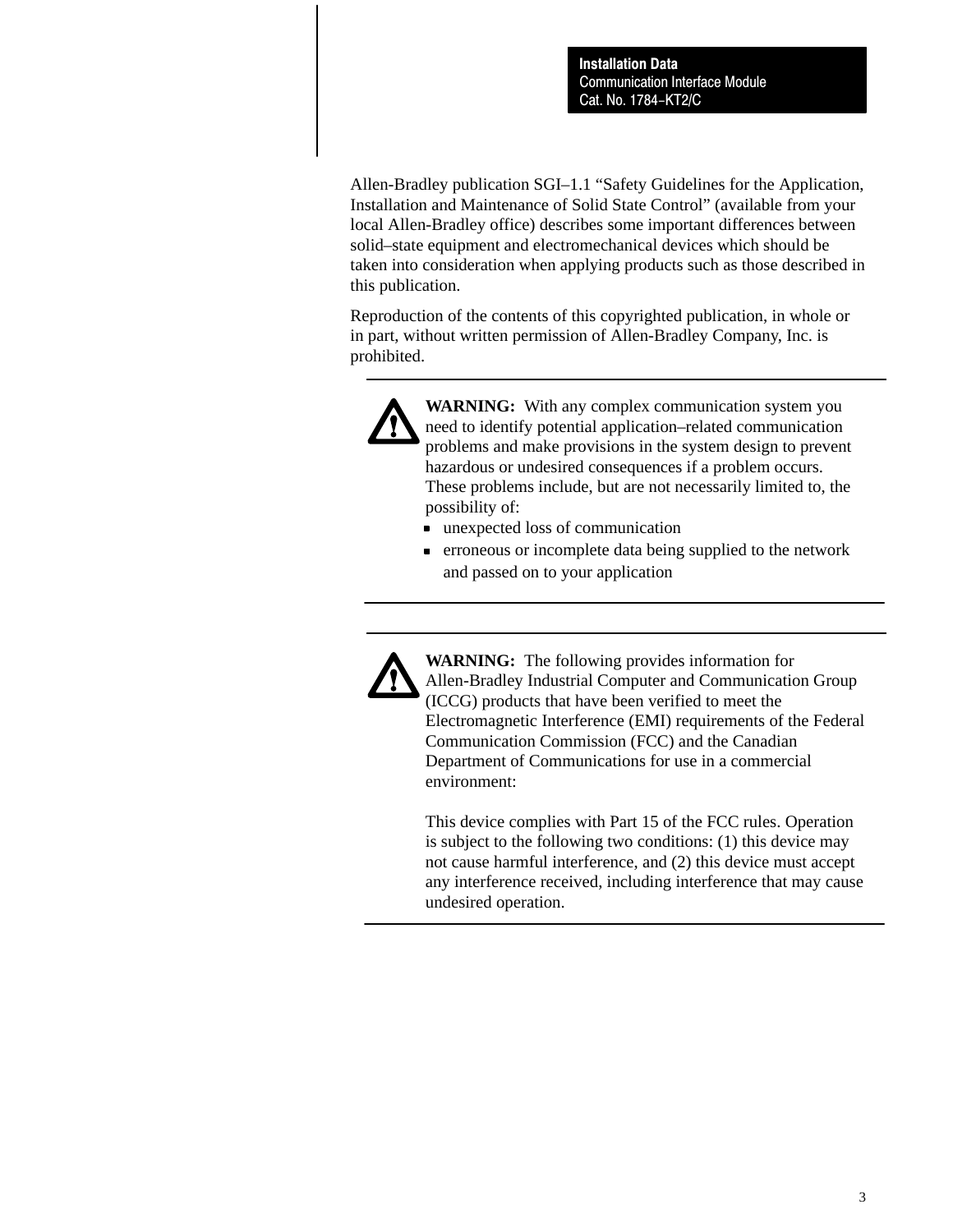

**WARNING:** This digital apparatus does not exceed the Class A limits for radio noise emissions from digital apparatus set out in the Radio Interference Regulations of the Canadian Department of Communications.

Le présent appareil numérique n'émet pas de bruits radioélectriques dépassant les limites applicables aux appareils numériques de la class A prescrites dans le Règlement sur le brouillage radioélectrique édicté parleministère des Communications du Canada.

### Preparing the Reference Diskette for Configuration

Preparing the IBM PS/2 Reference diskette for 1784–KT2 configuration capability, involves:

- **creating backup diskettes**
- copying the 1784–KT2 Adapter Description file
- **creating a backup of the PS/2 configuration**

The following sections provide information on these procedures.

#### Creating Backup Diskettes

Before installing or configuring your 1784–KT2 you need to make backup copies of the following:

- 1784–KT2 Options and Diagnostics diskette
- Most recent version of the IBM PS/2 Reference diskette

Follow IBM instructions for completing this process.

**Important:** After you have created the backup copies, store the original diskettes. **All procedures from this point on will be performed using the backup diskettes.**

#### Copying the 1784-KT2 Adapter Description File

This section explains how to copy the 1784–KT2 Adapter Description file (60C6. ADF) from the 1784–KT2 Options and Diagnostics diskette to the IBM PS/2 Reference diskette. You cannot configure the 1784–KT2 until the Adapter Description file is added to the IBM PS/2 Reference diskette.

To copy the Adapter Description file, follow these steps:

**1.** Insert the IBM PS/2 Reference diskette into drive A of your computer.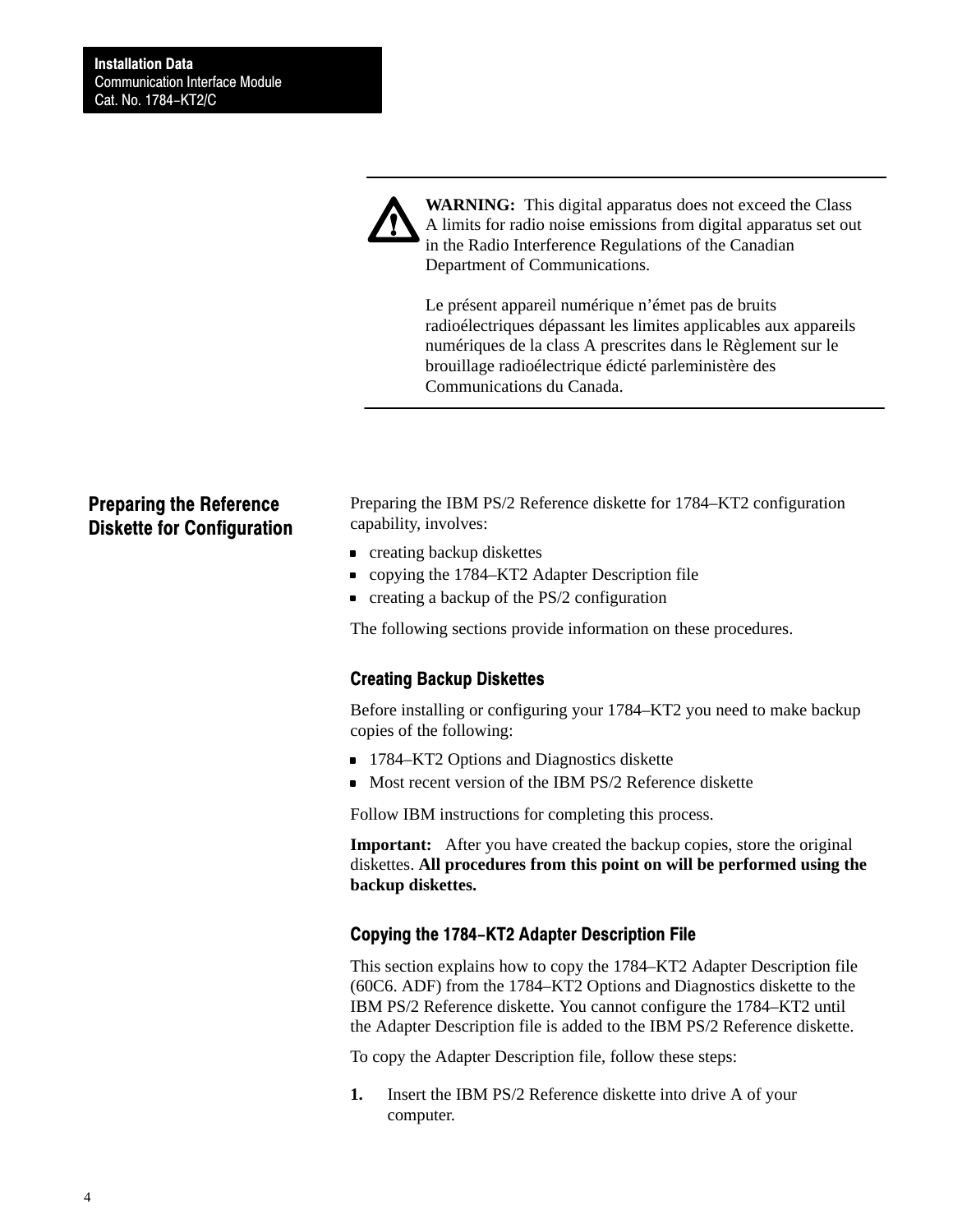- **2.** Press the [Control], [Alt] and [Del] keys at the same time.
- **3.** When you receive the following message, press [ENTER]. Press [ENTER) to continue.
- **4.** The main menu appears:

#### **MAIN MENU**

- **1. Learn about the computer**
- **2. Backup the Reference Diskette**
- **3. Set configuration**
- **4. Set features**
- **5. Copy an option diskette**
- **6. Move the computer**
- **7. Test the computer**

**Use** ↑ **or** ↓ **to select. Press Enter.**

#### **Escape=Quit F1=Help**

Move the cursor down to the **Copy an Option Diskette** option and press [ENTER].

**5.** When the following message appears, insert the 1784–KT2 Options and Diagnostic diskette into drive A and press [ENTER]:

Remove your backup copy of the Reference diskette and insert the options diskette into drive A.

**6.** Follow the instructions on your screen.

This process copies only the 1784–KT2 Adapter Description file to the IBM PS/2 Reference diskette. When this copy procedure is complete, store both diskettes.

#### Creating a Backup of the PS/2 Configuration

**Important:** You need to copy the Adapter Description file to the IBM PS/2 Reference diskette before you perform this procedure. If you have not yet done so, turn to the previous section for instructions.

To create a backup of the PS/2 computer's configuration, follow these steps:

**1.** Insert the IBM PS/2 Reference diskette into drive A.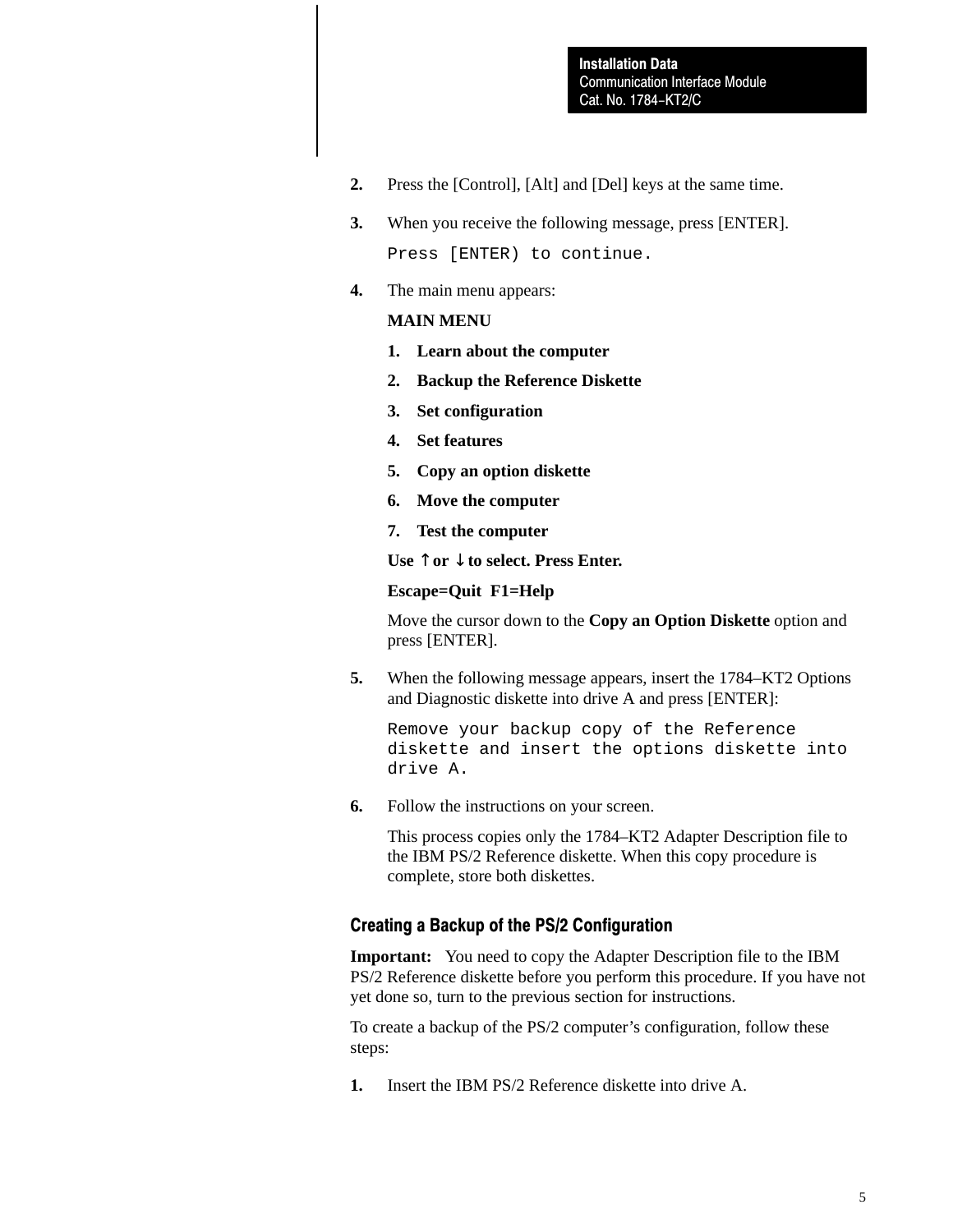**2.** Cycle the power switch. When the following message appears, press [ENTER]:

```
Press [ENTER) to continue.
```
**3.** When the main menu appears move the cursor down to the **Set Configuration** option and press [ENTER].

#### **MAIN MENU**

- **1. Learn about the computer**
- **2. Backup the Reference Diskette**
- **3. Set configuration**
- **4. Set features**
- **5. Copy an option diskette**
- **6. Move the computer**
- **7. Test the computer**

**Use** ↑ **or** ↓ **to select. Press Enter.**

**Escape=Quit F1=Help**

**4.** When the Set Configuration menu appears move the cursor down to the **Backup Configuration** option and press [ENTER].

#### **Set Configuration**

- **1. View configuration**
- **2. Change configuration**
- **3. Backup configuration**
- **4. Restore configuration**
- **5. Run automatic configuration**

#### **Press a number to select**

#### **Esc=Quit F1=Help**

This creates a backup of your PS/2 computer's current configuration.

- **5.** When the procedure is complete, press [ENTER] to return to the Set Configuration menu.
- **6.** Press [ESC] to quit.
- **7.** Remove the IBM PS/2 Reference diskette from drive A and re-start the PS/2 computer.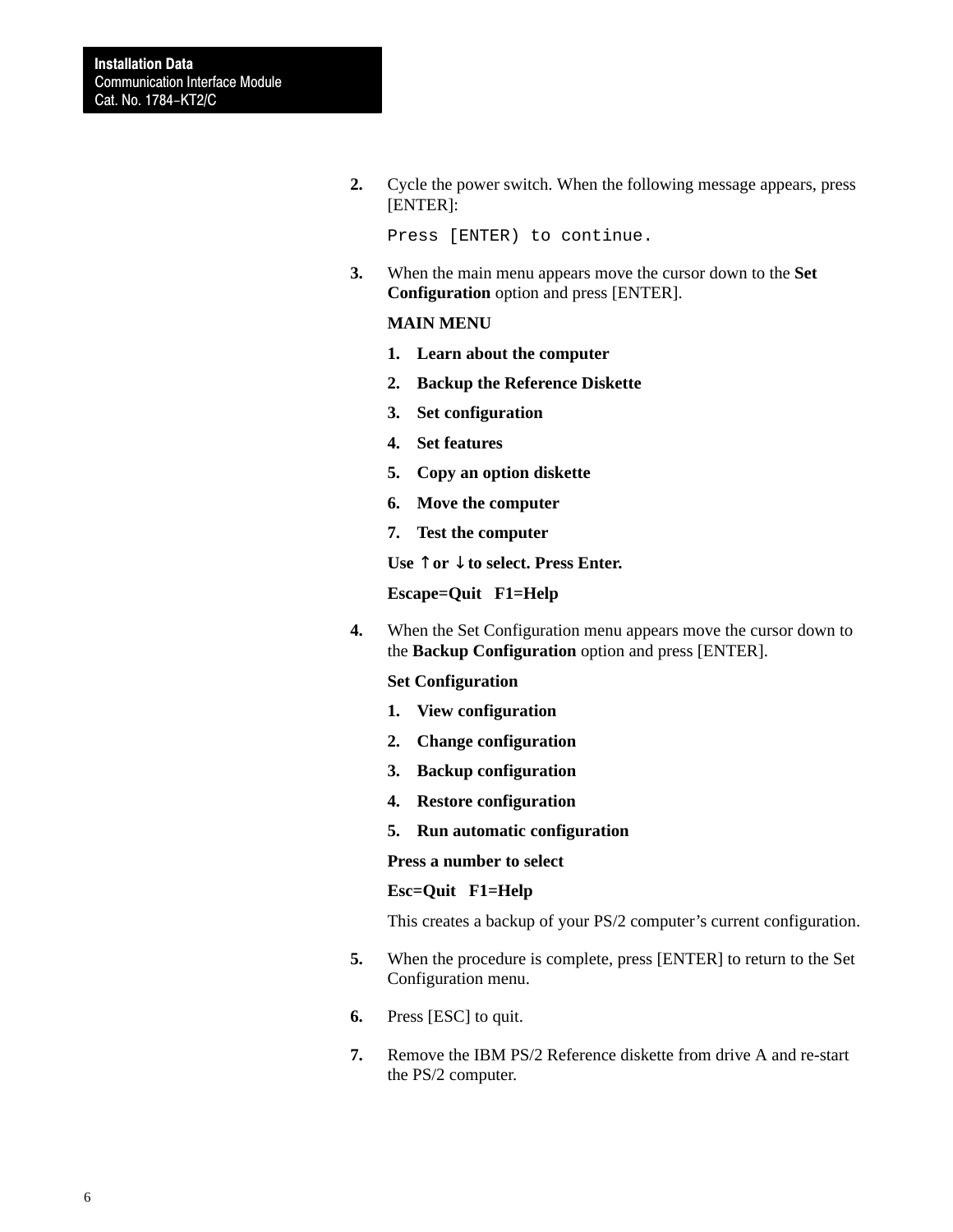## Installing the 1784-KT2

This section explains how to install the 1784–KT2 into an Allen-Bradley 6123 or 6124, or an IBM PS/2 computer. When installing the module into a 6123 or 6124, refer to the 6123/6124 User's Manual (publication 6123–2.1) for additional considerations.

**Important:** Read the IBM PS/2 Model Quick Reference guide before you install the 1784–KT2. Pay close attention to the section entitled "Installing Options" for additional considerations when installing the 1784–KT2.



**CAUTION:** The 1784–KT2 uses CMOS Technology, which is highly sensitive to electrostatic discharge (ESD). ESD may be present whenever you are handling the 1784–KT2. Handling the 1784–KT2 without any ESD protection can cause internal circuit damage that may not be apparent during installation or initial use. A grounding wrist strap has been shipped with the1784–KT2 to be worn during the installation procedure. Instructions for use of the strap are found on the back of its package.

The following is a list of precautions to guard against ESD damage:

- Before handling the module, be sure to wear the provided static strap and touch a grounded object to discharge any built–up static charge.
- Avoid touching the backplane connector or interface connector pins located on the 1784–KT2.
- If the module is not in use, store the 1784–KT2 in the static bag that the module was shipped in.

To install the 1784–KT2, follow these steps:

- **1.** Disconnect the ac power to the computer.
- **2.** Remove the computer's system–unit cover (according to the manufacturer's instructions).
- **3.** Select a vacant 8– or 16–bit expansion slot.

**Important:** The 1784–KT2 will function in an 8–or a 16–bit expansion slot only.

- **4.** Remove the rear bracket slot's expansion cover by loosening the screw on the back of the computer.
- **5.** Insert the 1784–KT2 into the edge connector and tighten the expansion slot screw.
- **6.** Replace the system–unit cover.
- **7.** Connect the ac power to the computer.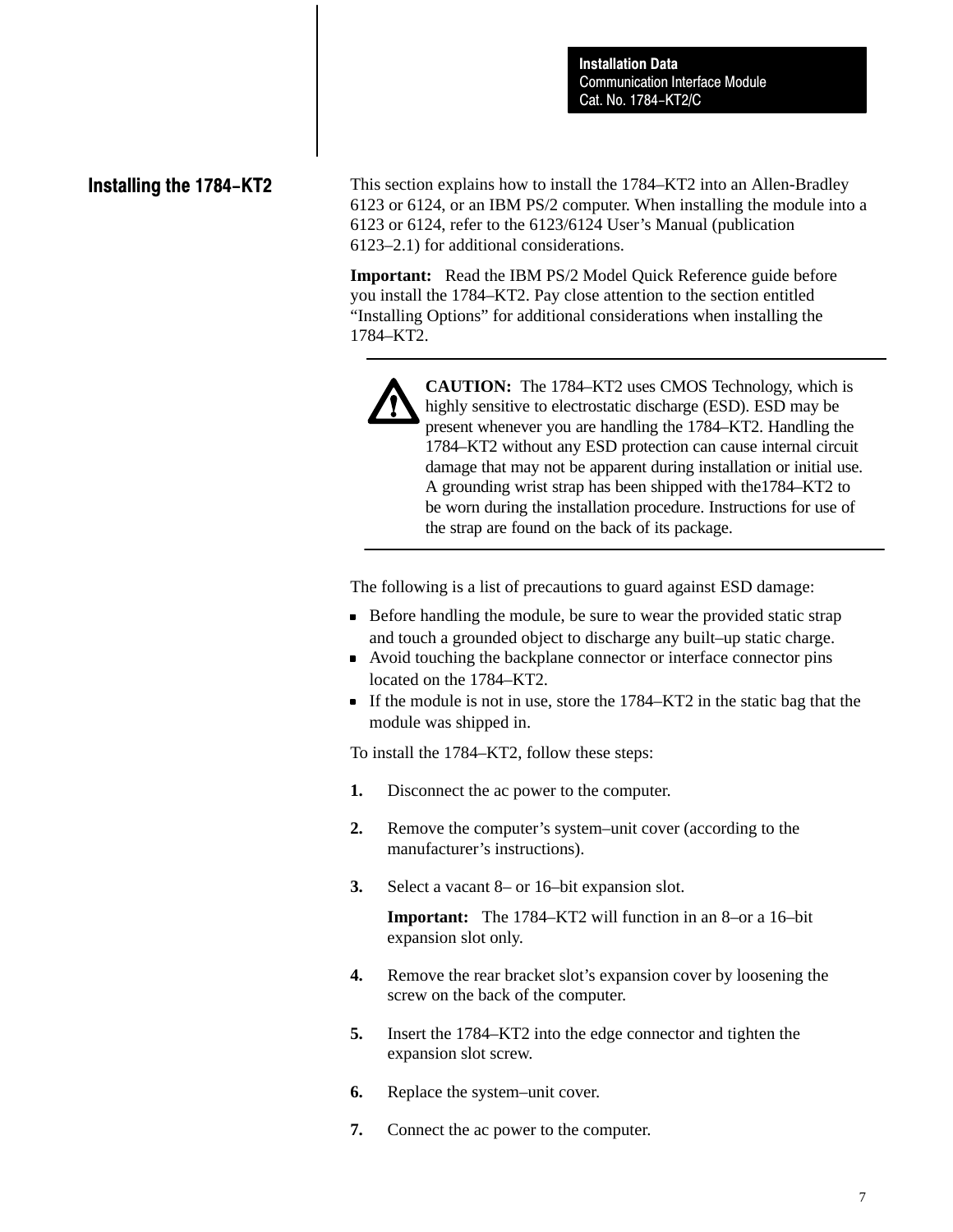You are now ready to configure your 1784–KT2. Refer to the next section.

### Configuring the 1784-KT2

**Important:** You need to prepare the PS/2 Reference diskette for 1784–KT2 configuration capability. If you have not yet done so, refer to the section earlier in this document.

To configure the 1784–KT2, follow these steps:

- **1.** Insert the IBM PS/2 Reference diskette into drive A.
- **2.** Turn on the computer.
- **3.** During the boot process, the computer beeps twice and error code 165 appears on the screen. This indicates an adapter configuration change. When the following message appears, press [ENTER]

Press Enter to continue

**4.** When you receive the following message, type n and press [ENTER].

Automatically configure the system? (Y/N)

- **5.** When the main menu appears, move the cursor down to the **Set Configuration** option and press [ENTER].
- **6.** When the Set Configuration menu appears, move the cursor down to the **Change Configuration** option and press [ENTER]. A configuration table with the following type of information appears (variation is probable):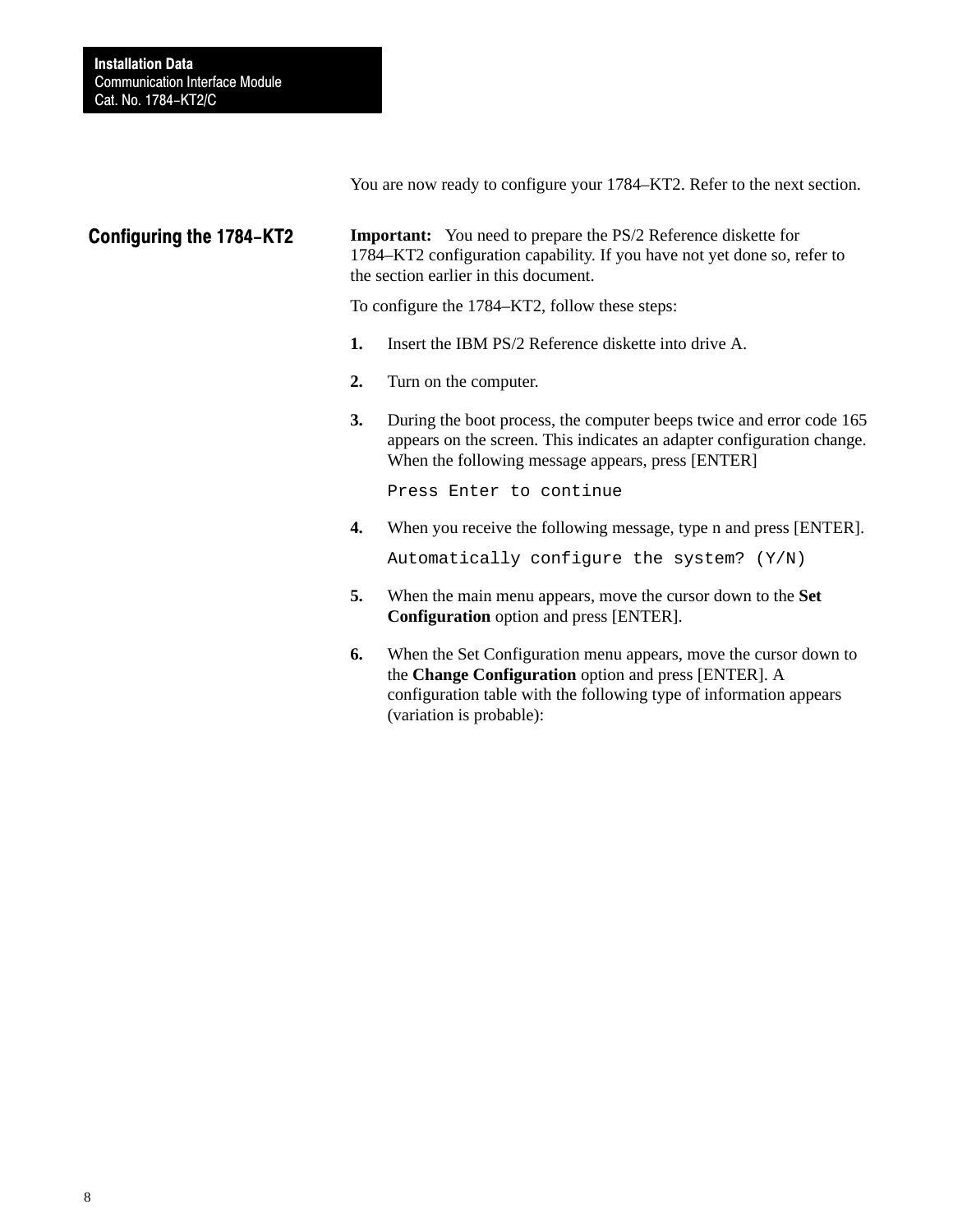#### Change Configuration

| <b>Total System Memory</b><br>Installed Memory 2048KB (2.0MB)<br>Useable Memory 2048KB (2.0MB)                                                                                                                                                            |
|-----------------------------------------------------------------------------------------------------------------------------------------------------------------------------------------------------------------------------------------------------------|
| <b>Built-In Features</b><br>Installed Memory 2048KB (2.0MB)<br>Diskette Drive A Type $\ldots$ 1.44MB [3.5"]<br>Diskette Drive B Type [Not Installed]<br>Math Coprocessor [Not Installed]<br>Serial Port  [Serial 1]<br>Parallel Port [Parallel 1]         |
| Slot 1-Allen-Bradley Company 1784-KT2<br>Memory Address [0C0000h-0C3FFFh]<br>Interrupt Level [IRQ9]<br><b>Auxiliary Communication</b><br>Port [PLC-2/-3 Direct Connect]<br>Esc=Quit F5=Previous F10=Save Home<br>Page up<br>F1=Help F6=Next End Page Down |

**7.** Select a memory address by moving the cursor down to the1784–KT2 **Memory Address** option.



**CAUTION:** Configuring two adapter cards at the same address may damage your cards and your PS/2 computer.

Use [F5] and [F6] to scroll back and forth through the addresses. Display your selection on the screen. Make sure you select an address that is not being used by another adapter card in your PS/2 computer. If you select an address currently in use, an asterisk will appear next it.

The 1784–KT2 supports the following memory addresses (in hexadecimal):

> 0C0000 – 0C3FFF 0C4000 – 0C7FFF 0C8000 – 0CBFFF 0CC000 – 0CFFFF 0D0000 – 0D3FFF 0D4000 – 0D7FFF 0D8000 – 0DBFFF 0DC000 – 0DFFFF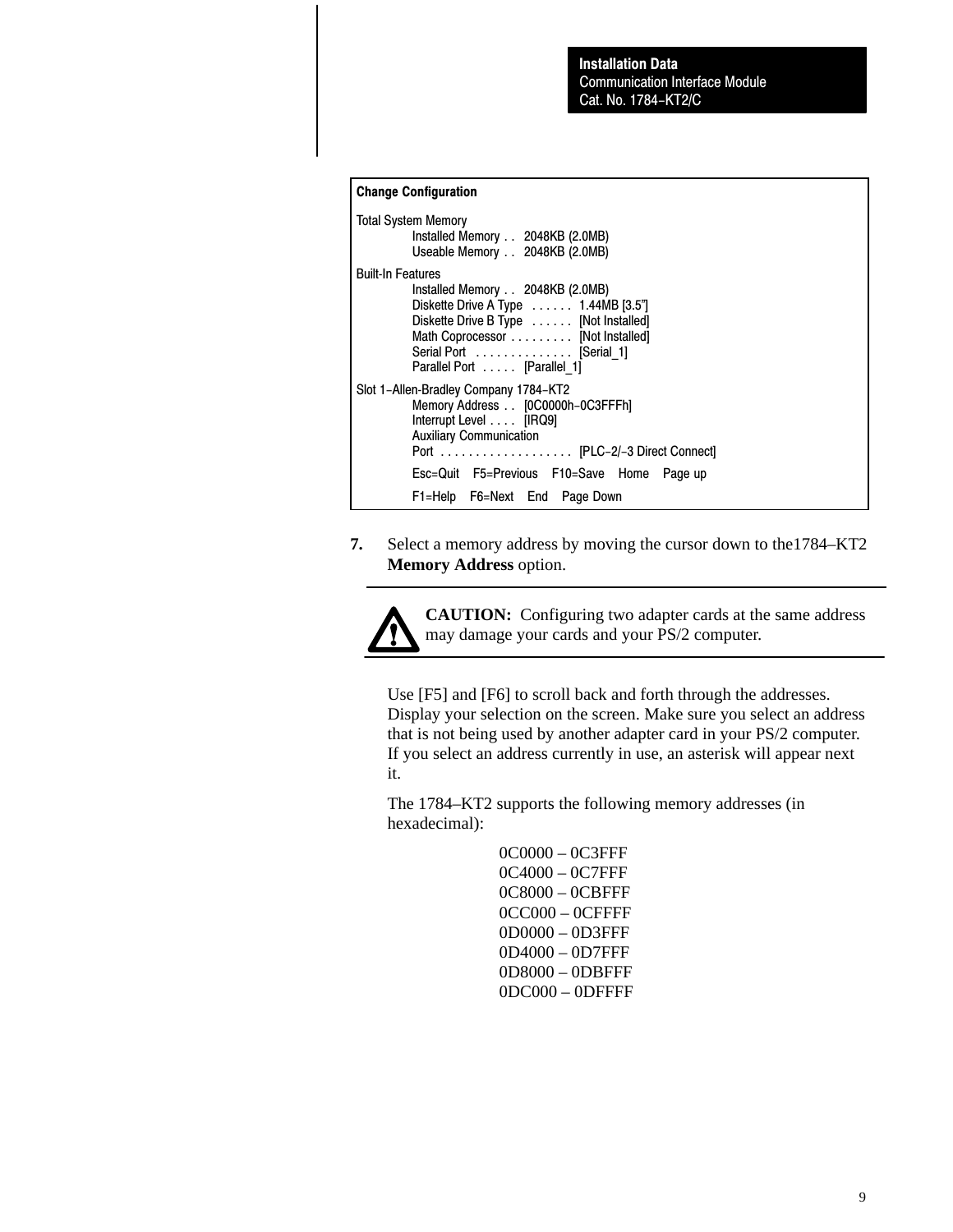**8.** Set the interrupt level by moving the cursor down to the **Interrupt Level option.**

Use [F5] and [F6] to scroll back and forth through the interrupts. Display your selection on the screen. Make sure you select an interrupt that is not being used by another adapter card in your PS/2 computer.

The 1784–KT2 supports the following interrupts:

IRQ9 IRQ10 IRQ11 IRQ12

If you are using a PLC–2 or PLC–3, continue with **Step 9.** If you are not using a PLC–2 or PLC–3, continue with **Step 10.**

- **9.** Use [F5] and [F6] to set the auxiliary communication port to **PLC–2/3 Direct Connect.**
- **10.** Press [F10] to save the memory, interrupt, and auxiliary communication port options.
- **11.** You are asked if you want to continue. Press [ENTER].
- **12.** Press [ESC] to return to the Set Configuration menu.
- **13.** Press [ESC] again. A message indicating a configuration change has been made appears on your screen. Remove the IBM PS/2 Reference diskette.
- **14.** Press [ENTER] to restart the computer.

**Important:** Make sure you have the software that supports connecting the1784–KT2 to your programmable controller. If you are not sure your software supports this connection, contact your local Allen-Bradley sales office Connecting the 1784-KT2

> The following sections provide directions for connecting a 1784–KT2 to a PLC–2, PLC–3, or PLC–5. Refer to Table [1](#page-10-0) for the catalog numbers of the cables you need to use and the corresponding PLCs.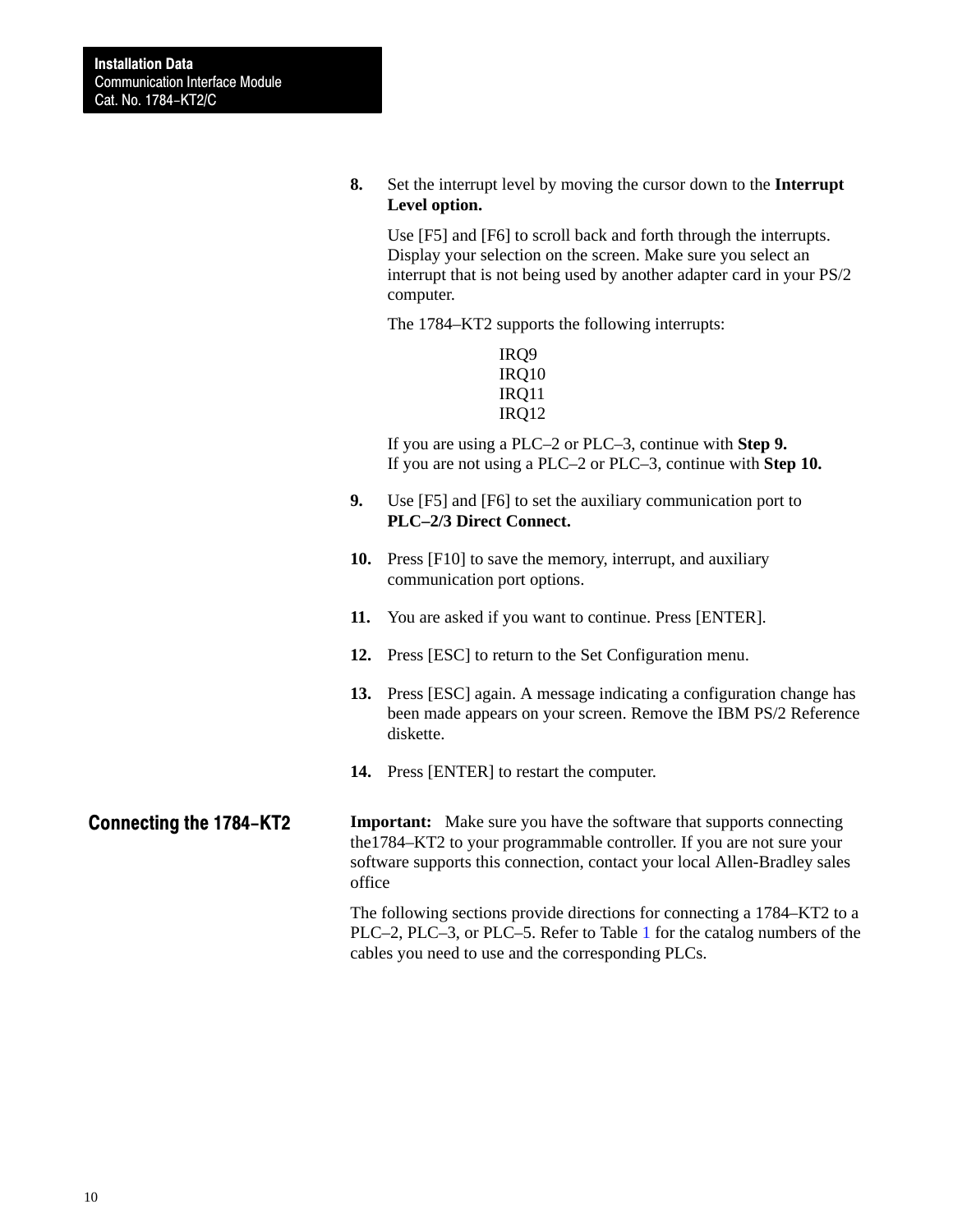#### <span id="page-10-0"></span>Table 1 Required Cables for Connecting to a Programmable Controller

| Use this cable:                        | When connecting to:                                                                |
|----------------------------------------|------------------------------------------------------------------------------------|
| 1784-CP2                               | PLC-2 Family Programmable Controllers                                              |
| 1784-CP3                               | <b>PLC-3 Family Programmable Controllers</b>                                       |
| 1784-CP                                | <b>PLC-5 Family Programmable Controllers</b>                                       |
| 1784-CP6                               | PLC-5/40 and PLC-5/60 Programmable Controllers (refer to<br>publication 1784-2.26) |
| 1784-CP7 Adapter with<br>1784-CP Cable | PLC-5/40 and PLC-5/60 Programmable Controllers (refer to<br>publication 1784-2.29) |

### Connecting the 1784-KT2 to a PLC-2

To connect the 1784–KT2 to a PLC–2, follow these steps:



**WARNING:** To avoid personal injury, always disconnect the ac power before making the cable connection.

**1.** Plug the 62–pin connector end of the 1784–CP2 cable into the1784–KT2 and secure with captive screws.



- **2.** Connect the other end of the 1784–CP2 cable into the PROGRAM PANEL connector on the PLC–2.
- **3.** Reinstall the ac power cord and turn on the computer.

Figure [1](#page-11-0) shows cable pinouts for the 1784–CP2 cable.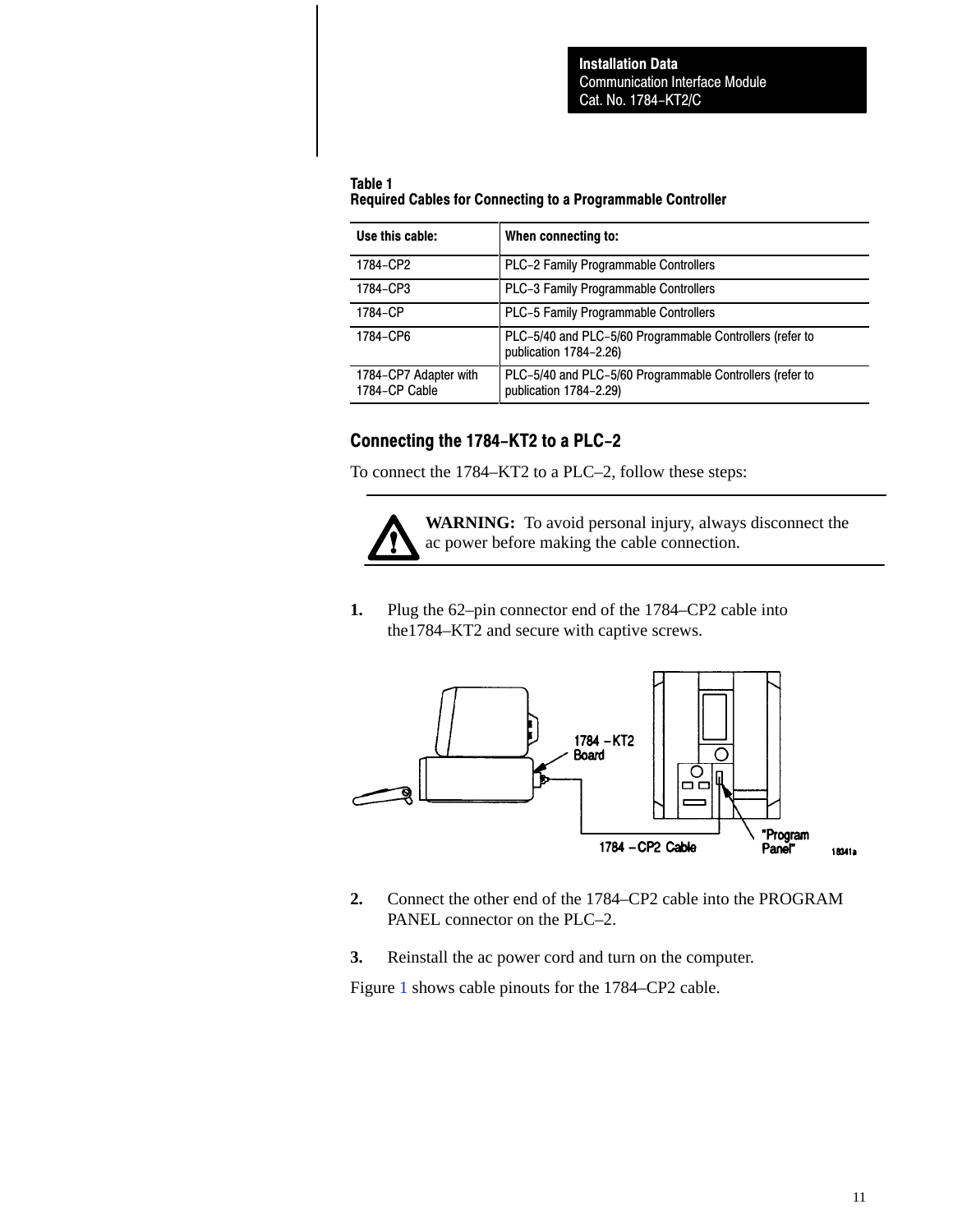<span id="page-11-0"></span>



### Connecting the 1784-KT2 to a PLC-3

To connect the 1784–KT2 to a PLC–3, follow these steps:



**WARNING:** To avoid personal injury, always disconnect the ac power before making the cable connection.

**1.** Plug the 62–pin connector end of the 1784–CP3 cable into the 1784–KT2 and secure with captive screws.



- **2.** Connect the other end of the 1784–CP3 cable (labeled "Industrial Terminal End") into the PERIPHERAL CHANNEL 0 connector on the PLC–3.
- **3.** Reinstall the ac power cord and turn on the computer.

Figure [2](#page-12-0) shows cable pinouts for the 1784–CP3 cable.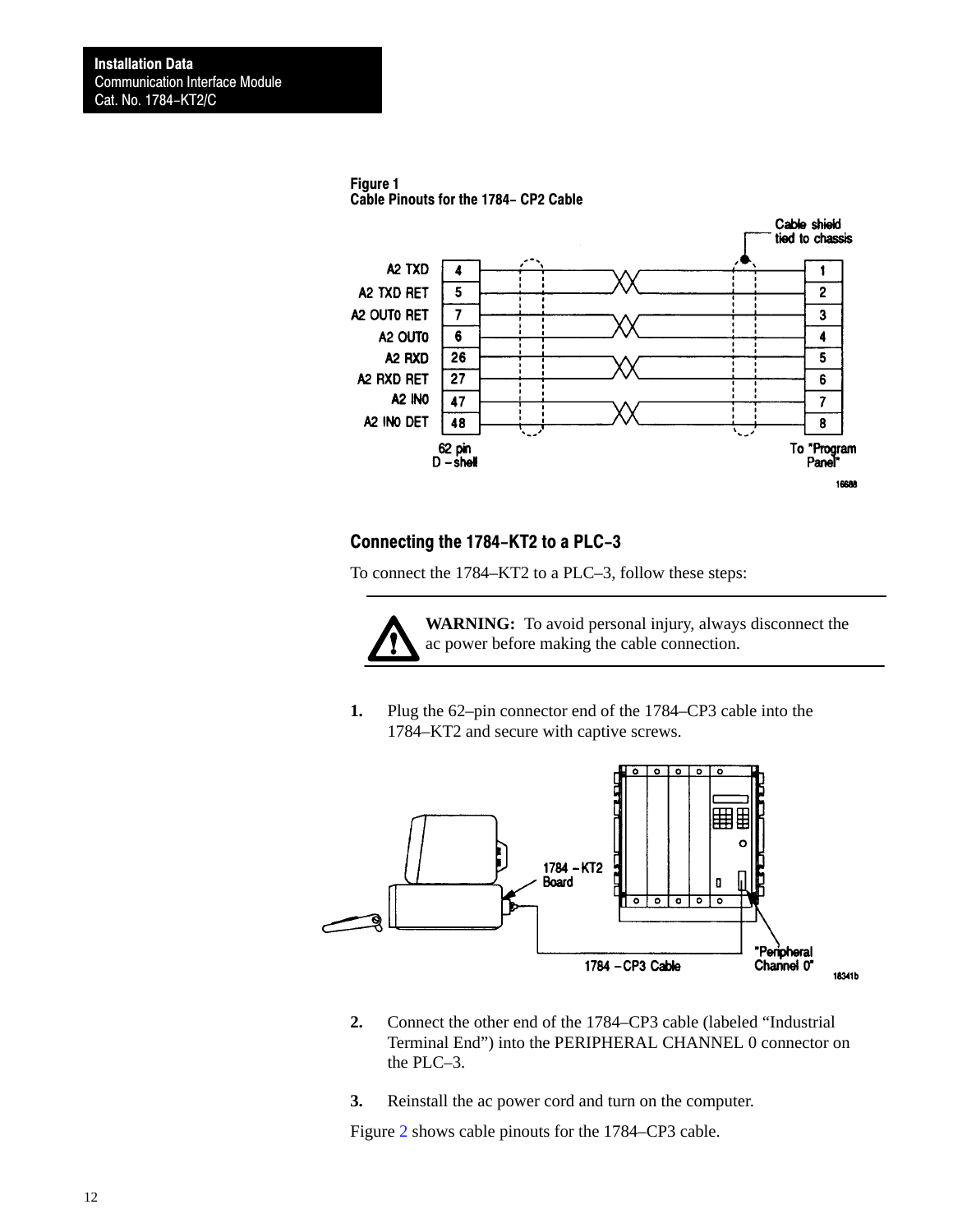### <span id="page-12-0"></span>Figure 2

Cable Pinouts for the 1784-CP3 Cable



### Connecting the 1784-KT2 to a PLC-5

To connect the 1784–KT2 to a PLC–5, follow these steps:



**WARNING:** To avoid personal injury, always disconnect the ac power before making the cable connection.

**1.** Plug the 62–pin connector end of the 1784–CP cable into the 1784–KT2 and secure with captive screws.



- **2.** Connect the other end of the 1784–CP cable into the PEER COMM INTFC connector on the PLC–5.
- **3.** Reinstall the ac power cord and turn on the computer.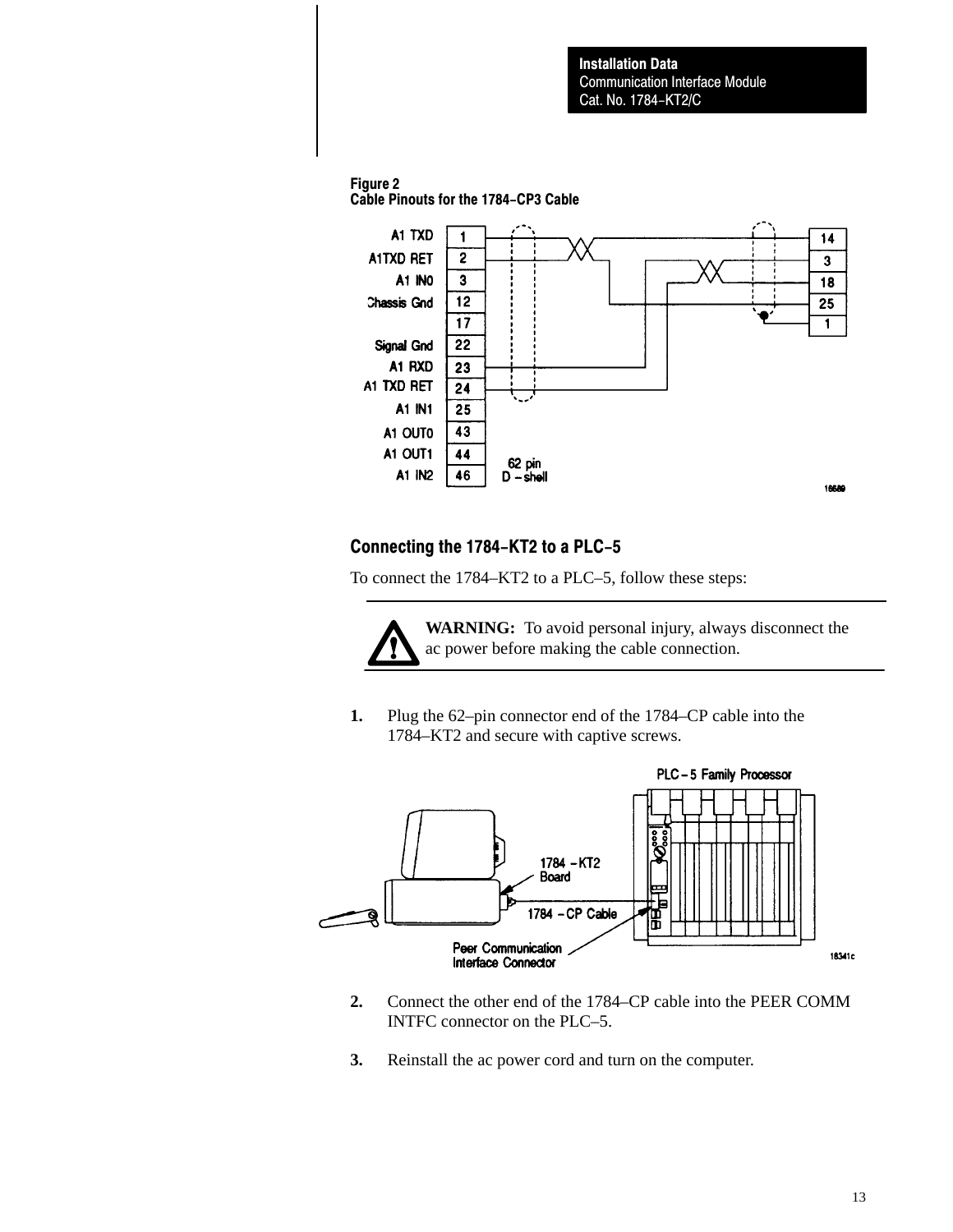**Important:** To allow communication between PLC–5s and other Data Highway Plus nodes, you must connect your PS/2 to a PLC–5 using a 1784–CP cable. The Data Highway Plus network is connected to the PLC–5.

Figure 3 shows cable pinouts for the 1784–CP cable.

#### Figure 3

Cable Pinouts for the 1784-CP Cable



## The 1784-KT2 Diagnostic Program

The 1784–KT2 Diagnostic Program allows you to execute a set of tests to help you make sure the 1784–KT2 is functioning properly. These tests check various operational characteristics, such as network and host communications, interrupts, and memory access. Test results are displayed on your screen and recorded in the diagnostic program output file.

**Important:** If the 1784–KT2 does not function properly under normal operation, follow these steps:

- **1.** Check the configuration settings (refer to the section entitled "Configuring the 1784–KT2"). You may have configured the1784–KT2 at an address already in use by another adapter module.
- **2.** If the 1784–KT2 continues to function improperly, run the 1784–KT2 Diagnostic Program to determine if there are any hardware failures. If hardware failures are indicated, refer to the output file for resulting error messages. (Refer to the sections entitled "Output File" and "Error Messages" for additional information.)
- **3.** If, after following steps 1 and 2, the 1784–KT2 continues to function improperly, contact your local Allen-Bradley sales office.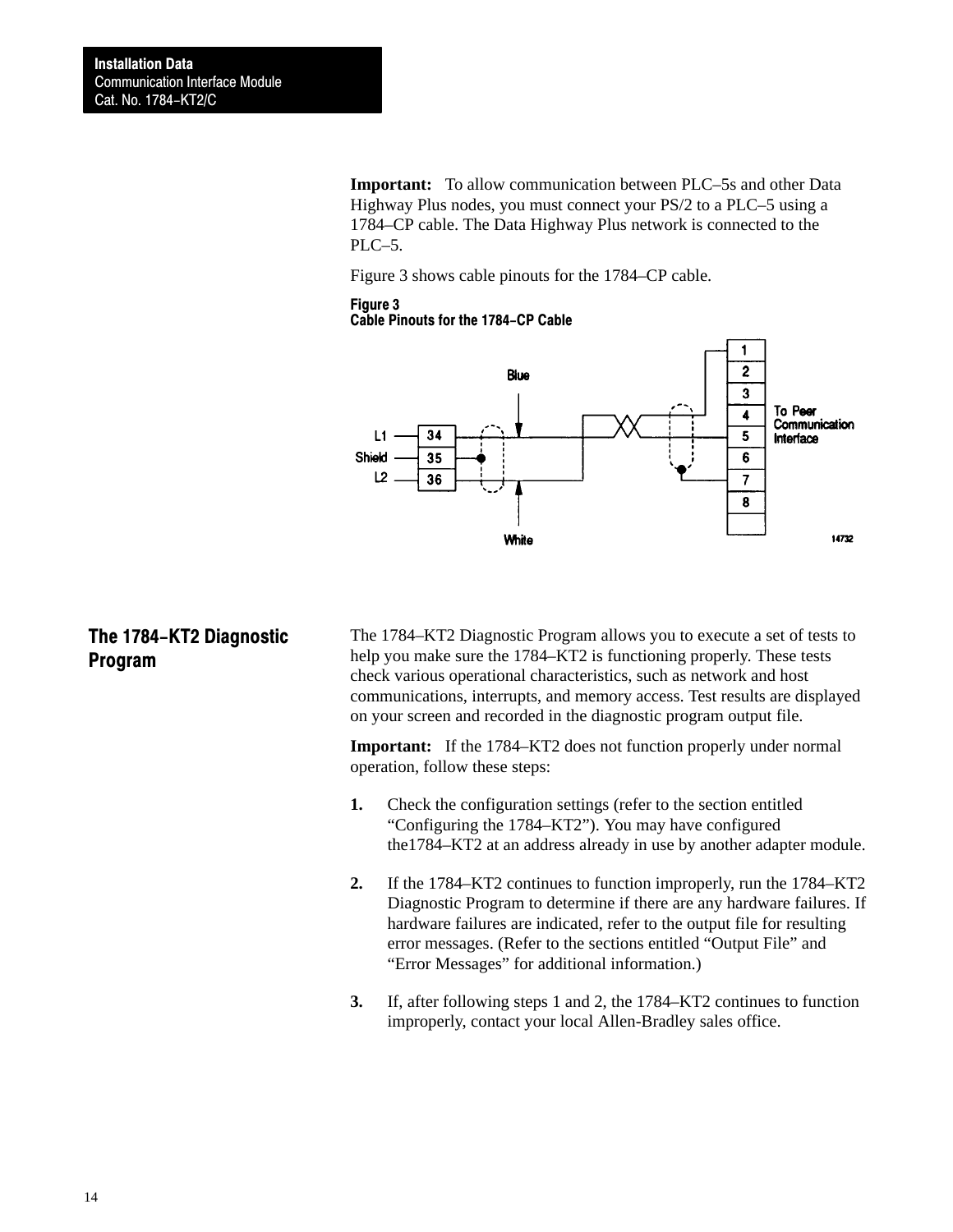To properly execute the diagnostic program, you must have the following:

an IBM PS/2 7541, 7561, 8550, 8555, 8560, 8570, or 8580 computer with the 1784–KT2 installed

OR

- an Allen-Bradley 6123 or 6124 computer with the 1784–KT2 installed
- DOS V3.3 or greater
- a PLC–2 or PLC–3 loopback connector (required for Off–Line Communications Diagnostics tests)

For information on how to build the loopback connector, refer to section entitled "Building Loopback Connectors".

### Diagnostic Program Files

Listed below are the diagnostic program files that you can find on the Options and Diagnostics diskette:

- KT2DIAG.EXE
- KT2DLG.TXT
- KT2DLG.TXT
- $@60C6.$ ADF
- KT<DIR>

The following files are located in the KT sub–directory:

- KT2ST0.BIN
- KT2ST1.BIN
- KT2ST2.BIN
- **KT2INT.BIN**
- KT2PLC2.BIN
- KT2PLC3.BIN
- **KT2DHP.BIN**

#### Installing the Diagnostic Program onto a Hard Disk

**Important:** If you have not already done so, create a backup copy of the Options and Diagnostics diskette according to IBM instructions.

**Important:** You are not required to install the diagnostic program onto a hard disk. However, if you choose to install the program onto the hard disk, follow this procedure.

In the following example, the hard disk is referred to as C:.

To install the diagnostic program onto a hard disk, follow these steps:

**1.** Turn on the computer.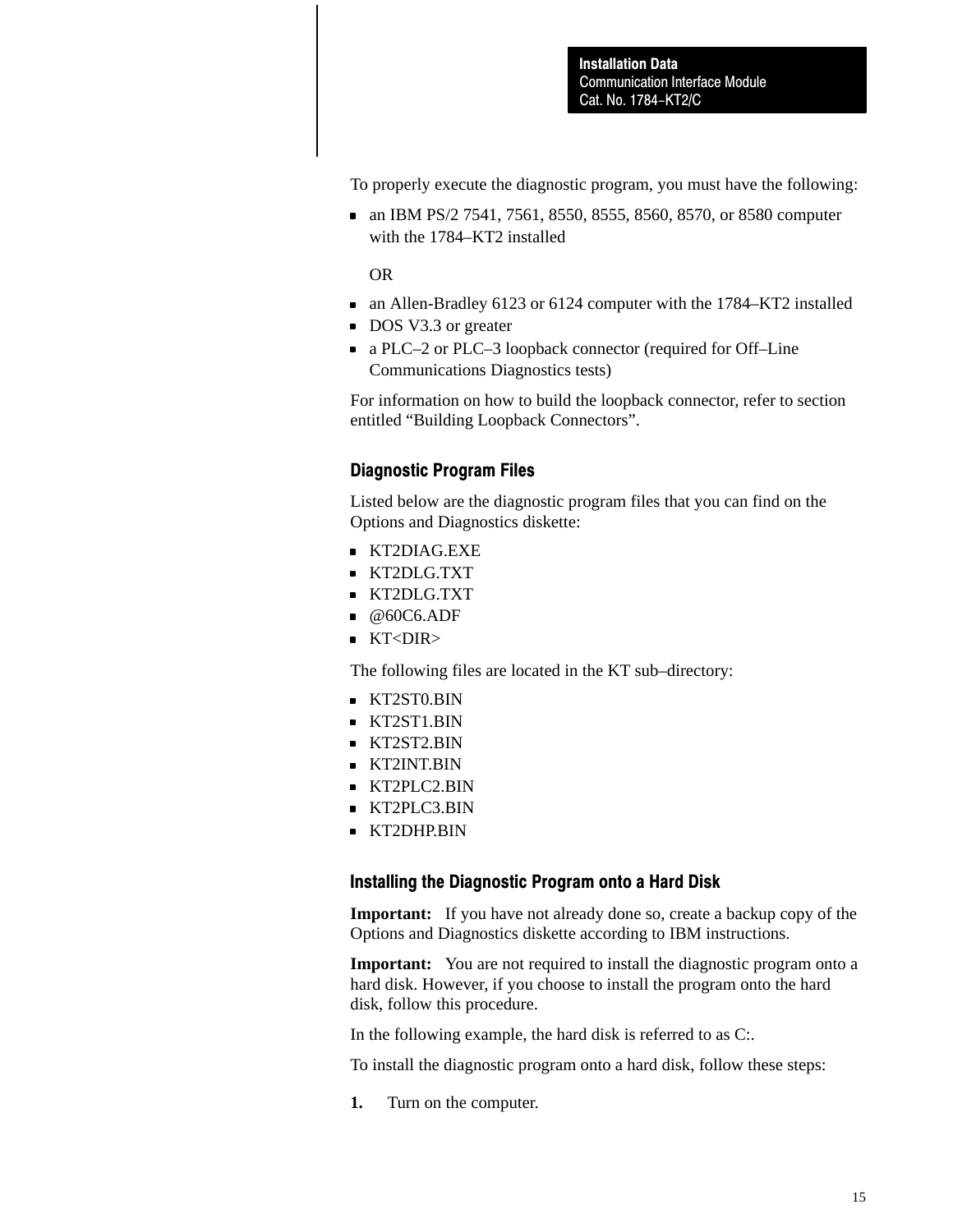**2.** When the prompt appears, type the following to select the hard disk:

c: [ENTER]

**3.** When the prompt appears, type the following to select the top directory of the hard disk:

cd c:\ [ENTER]

**4.** When the prompt appears, type the following to create a directory called KT:

mkdir kt [ENTER)

**5.** When the prompt appears, type the following to create a directory called KT2DIAG:

mkdir kt2diag [ENTER]

- **6.** When the prompt appears, insert the backup copy of the Options and Diagnostics diskette into drive A:.
- **7.** Type the following to copy the Z80 diagnostic files to the KT directory:

copy  $a:\kt$ , \* c:\kt [ENTER]

**8.** When the prompt appears, type the following to copy the diagnostic program files to the KT2 directory:

copy a:\\*.\* c:\kt2diag [ENTER]

The diagnostic program now resides in the C:\KT2DIAG directory, and the files the diagnostic program depends on now reside in the C:\KT directory.

#### Starting up the Diagnostic Program

Read the following checklist to help avoid damage to your network before starting up the diagnostic program:

- Make sure your network or PLC is **not** connected to a 1784–KT2 while the diagnostic program is running.
- Make sure other programs are **not** running at the same time the diagnostic program is running.
- Do not run the diagnostic program in a **windowing or multi–tasking environment.** The diagnostic program does not support these environments.
- Make sure there are no **terminate–stay–resident** (TSR) software programs loaded in your PS/2 before you run the diagnostic program.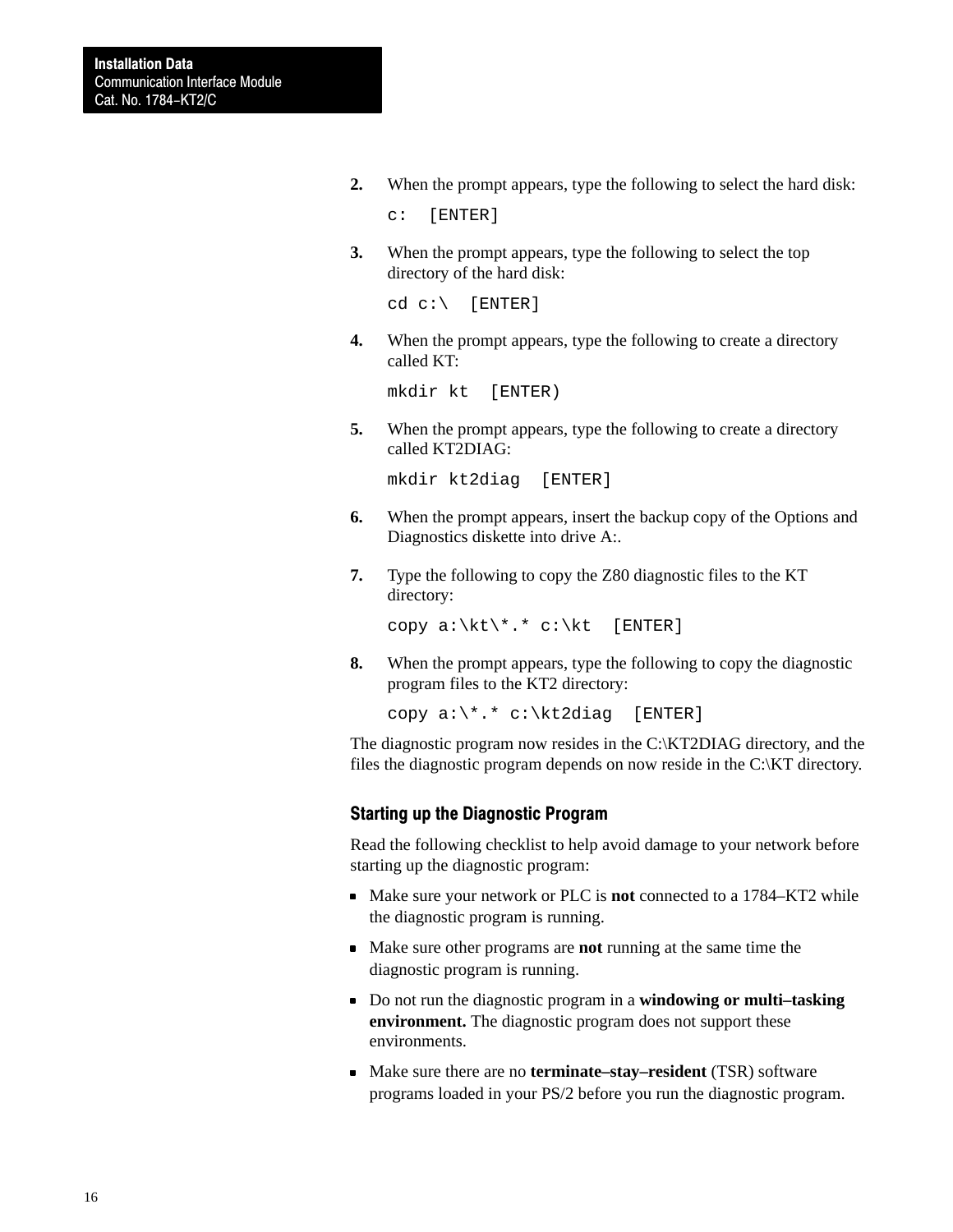The following sections describe how to start the diagnostic program from the:

**backup copy of the Options and Diagnostics diskette** 

OR

• hard disk

You are not required to start the diagnostic program from both the backup copy of the Options and Diagnostics diskette and the hard disk.

If you plan to start the diagnostic program from the hard disk, turn to the section "Starting Up from a Hard Disk" later in this document.

#### **Starting Up from the Options and Diagnostics Diskette**

**Important:** Before starting the diagnostic program from the backup copy of the Options and Diagnostics diskette, read the following:

- Do not remove the backup copy of the Options and Diagnostics diskette while the diagnostic program is running. The diagnostic program cannot write test results to the output file if the diskette is not in the floppy drive.
- Make sure the write protection switch on the Options and Diagnostics diskette is off when the diagnostic program is running. The diagnostic program cannot write test results to the output file if the write protection switch is on.
- Always exit the diagnostic program through the "exit" menu to avoid losing the output file.

To start the diagnostic program from the backup copy of the Options and Diagnostics diskette, follow the steps below:

- **1.** Turn on your computer.
- **2.** When the prompt appears, insert the backup copy of the Options and Diagnostics diskette.
- **3.** Select the directory containing the diagnostic program by typing:

a: [ENTER]

#### **When the prompt appears, type:**

 $cd a:\$  [ENTER]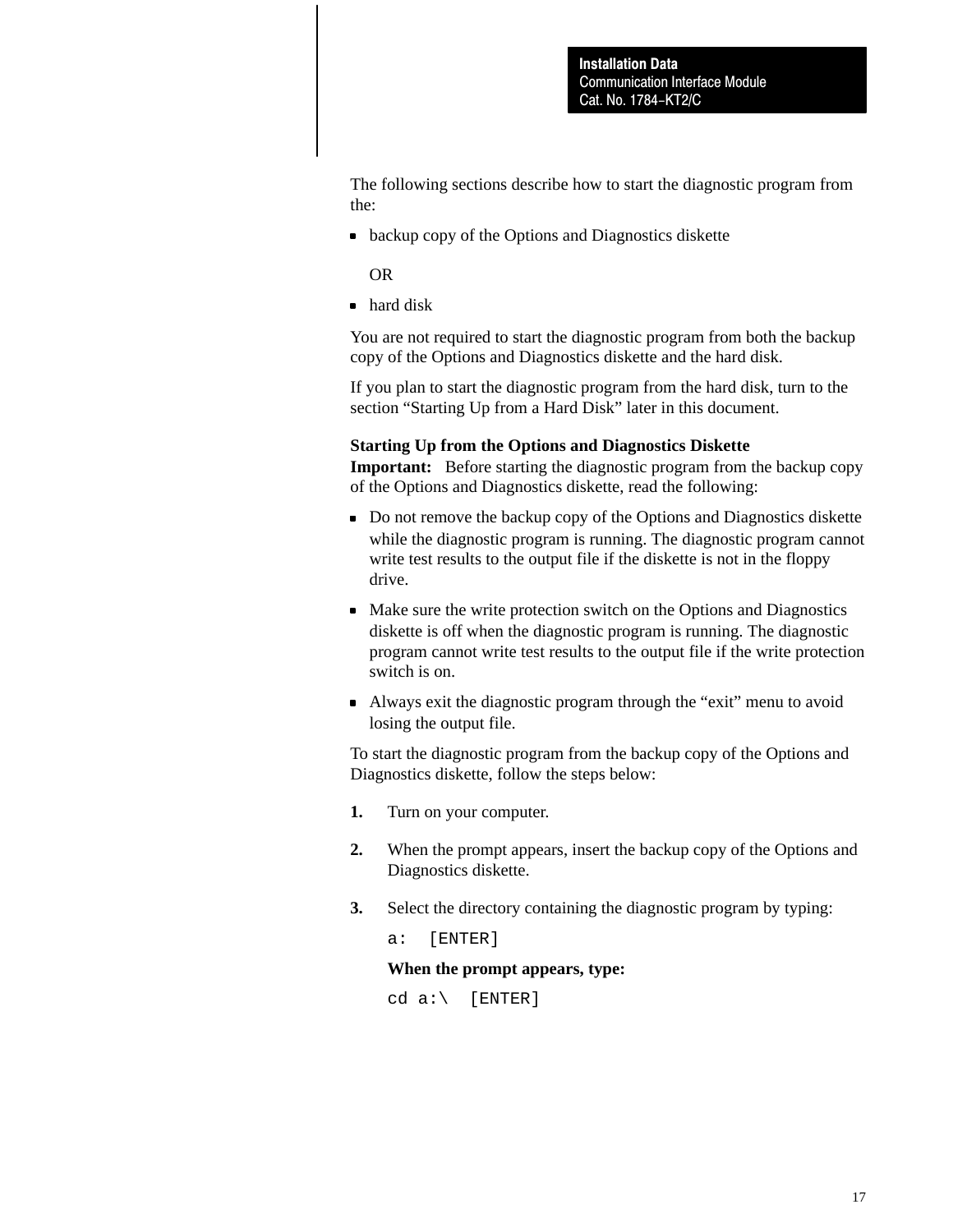**Important:** The diagnostic program adds new test results to results already existing in the output file. If you want to delete test results already existing in the output file, wait for the prompt to appear and type:

del kt2out.txt [ENTER)

#### **Do this before you proceed to step 4.**

**4.** When the prompt appears, type the following:

kt2diag [ENTER)

You see the following message:



**WARNING:** Serious damage will occur if 1784–KT2 is connected to a network. Press any key to acknowledge:

Make sure the 1784–KT2 is not connected to your network and press any key to continue.

- **5.** Again you are asked if you want to continue. If you have followed the precautions to guard against network damage explained earlier in this section, type **y.** If you have not yet read this information, type **n** to exit the diagnostic program. You **must** read this information before going any further.
- **6.** An Allen-Bradley copyright message appears on the screen. Press any key to continue.

The Allen-Bradley 1784–KT2 Diagnostic Program menu appears on your screen. You are now ready to run the diagnostic program as explained later in this document.

#### **Starting Up from a Hard Disk**

**Important:** We assume you have installed the diagnostic program onto the hard disk. If you have not done so, refer to the section earlier in this document.

In the following example, the hard disk is referred to as C:.

To start the diagnostic program from a hard disk, follow the steps below:

- **1.** Turn on the computer.
- **2.** Select the directory containing the diagnostic program by typing:

c: [ENTER]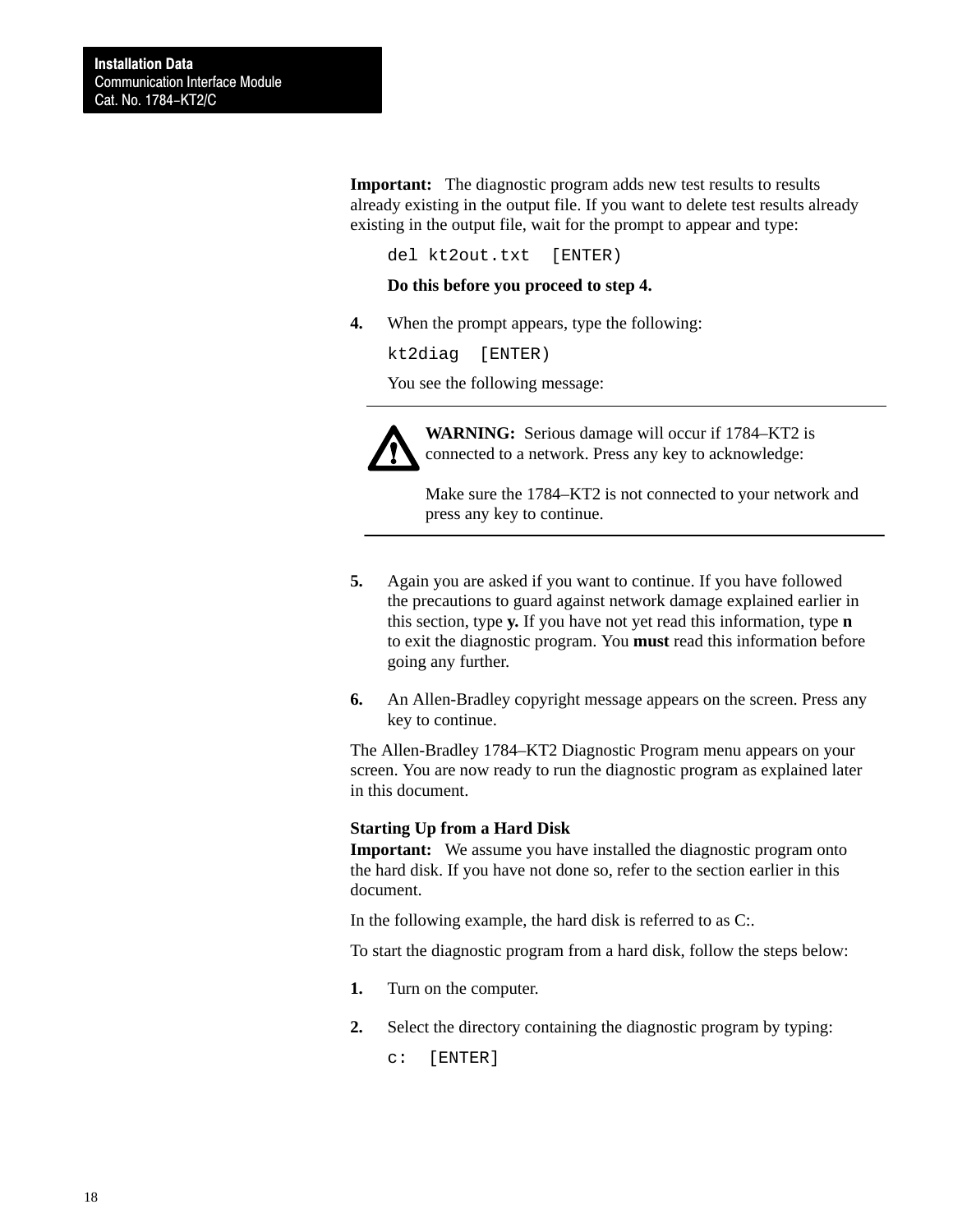Communication Interface Module Cat. No. 1784-KT2/C Installation Data

When the prompt appears, type:

cd c:\kt2diag [ENTER)

**Important:** The diagnostic program adds new test results to results already existing in the output file. If you want to delete test results already existing in the output file, wait for the prompt to appear and type:

del kt2out.txt [ENTER]

#### **Do this before you proceed to step 3.**

**3.** When the prompt appears, type:

kt2diag [ENTER]

You see the following message:



**WARNING:** Serious damage will occur if 1784–KT2 is connected to a network. Press any key to acknowledge:

Make sure your 1784–KT2 is not connected to your network and press any key to continue.

- **4.** Again you are asked if you want to continue. If you have followed the precautions to guard against network damage explained earlier in this section, type **y.** If you have not yet read this information, type **n** to exit the diagnostic program. You **must** read this information before going any further.
- **5.** An Allen-Bradley copyright message appears on your screen. Press any key to continue.

The Allen-Bradley 1784–KT2 Diagnostic Program menu appears on your screen. You are now ready to run the diagnostic program.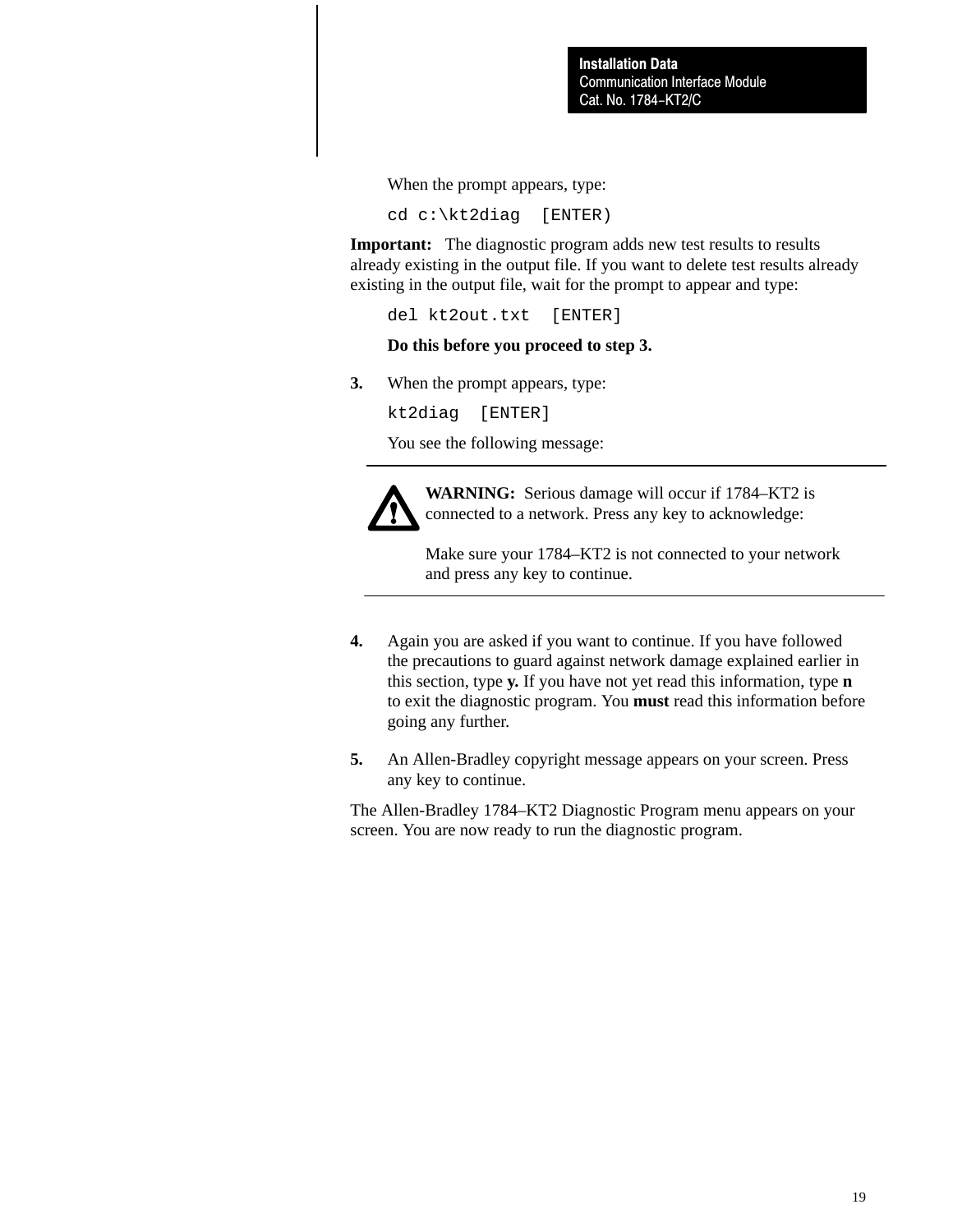### Running the Diagnostic Program

When you have completed the start–up procedures, the following screen appears:

| Allen-Bradley 1784-KT2 Diagnostic Program | Version 1.0 |  |
|-------------------------------------------|-------------|--|
| Diagnose                                  | Exit        |  |
| Host                                      |             |  |
| Card                                      |             |  |
| Off-line Communications                   |             |  |
| All Components                            |             |  |
|                                           |             |  |
|                                           |             |  |
|                                           |             |  |
|                                           |             |  |
|                                           |             |  |

#### F3 - Select Module

You must now specify which 1784–KT2 module you want to test. To do this, follow the steps below:

- **1.** Press [F3]. The number of each slot containing a 1784–KT2 is displayed.
- **2.** Specify the slot number of the 1784–KT2 you want to test by moving the cursor to the desired slot number and pressing [ENTER]. You can press [F3] to select a new module whenever [F3] appears on the screen.

The following sections describe each of the above diagnostic options.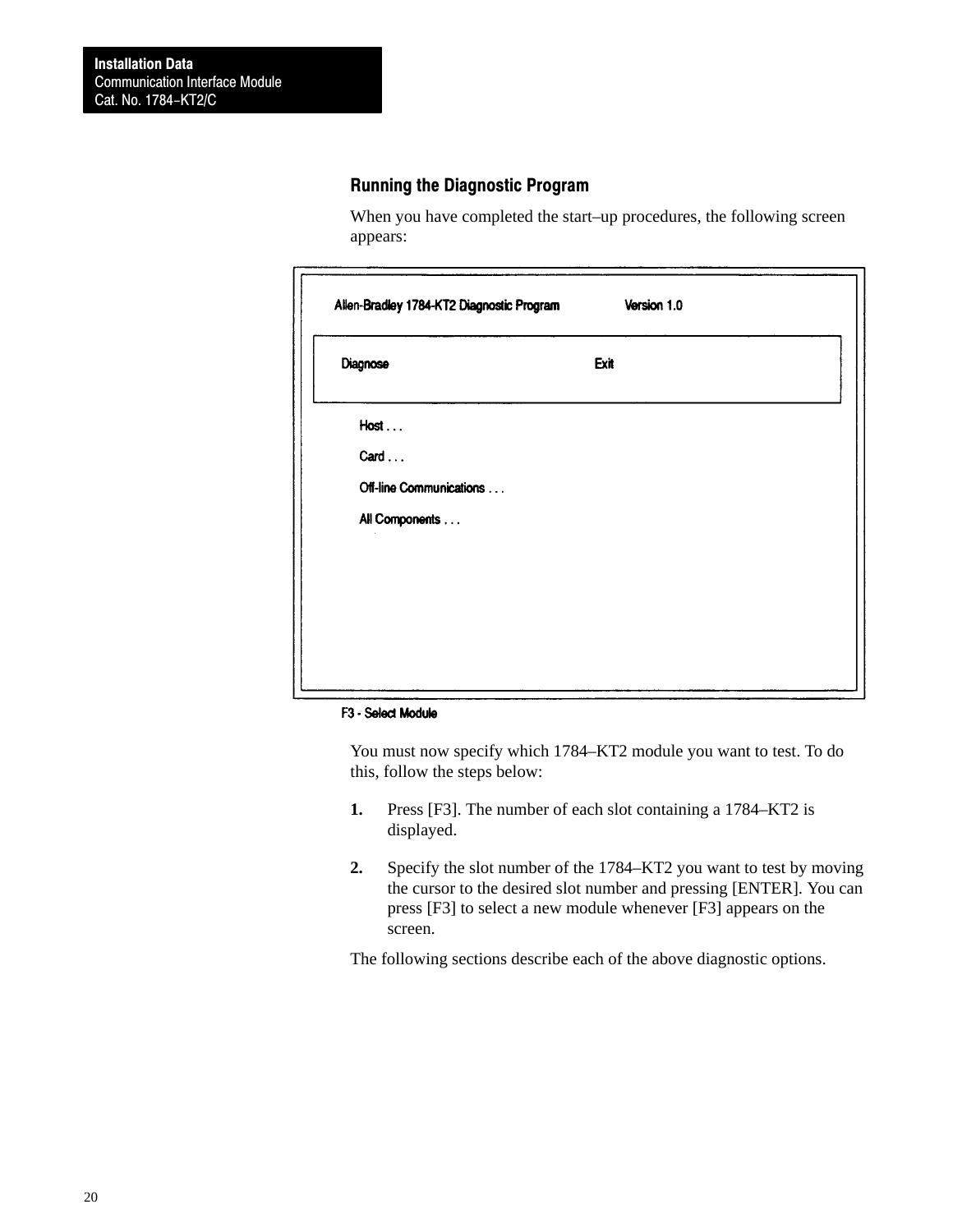#### **The Host Diagnostics Test**

The Host Diagnostics option allows you to test for proper communication between the PS/2 computer and the 1784–KT2. To perform this test, follow the steps below:

- **1.** Place your cursor on the Host option and press [ENTER].
- **2.** You are asked if you want to run a single test (Single Pass) or a specified number of tests (Repeat). Place your cursor on Single Pass or on Repeat and press [ENTER].

If you choose Repeat, you are asked how many passes you want to make. Specify this number and press [ENTER].

After you make your selection, the following screen appears:

| Allen-Bradley 1784-KT2 Diagnostic Program                                                                                                                                                                                            |         | Version 1.0                                                                                                                                                                                                                    |                 |  |
|--------------------------------------------------------------------------------------------------------------------------------------------------------------------------------------------------------------------------------------|---------|--------------------------------------------------------------------------------------------------------------------------------------------------------------------------------------------------------------------------------|-----------------|--|
| Diagnose                                                                                                                                                                                                                             |         | Exit                                                                                                                                                                                                                           |                 |  |
| <b>HOST DIAGNOSTICS</b>                                                                                                                                                                                                              | Status: | Pass: and the pass of the set of the set of the set of the set of the set of the set of the set of the set of the set of the set of the set of the set of the set of the set of the set of the set of the set of the set of th | Of:             |  |
| <b>DIAGNOSTIC</b>                                                                                                                                                                                                                    |         |                                                                                                                                                                                                                                | FAILURES RESULT |  |
| Configuration                                                                                                                                                                                                                        |         |                                                                                                                                                                                                                                |                 |  |
| Memory Address <b>New York Contract Contract Contract Contract Contract Contract Contract Contract Contract Contract Contract Contract Contract Contract Contract Contract Contract Contract Contract Contract Contract Contract</b> |         |                                                                                                                                                                                                                                |                 |  |
| Mode Selection $\begin{array}{c} \text{1.5} \\ \text{2.6} \end{array}$ Adapter Id $\begin{array}{c} \text{2.6} \\ \text{2.6} \end{array}$ and $\begin{array}{c} \text{3.6} \\ \text{4.6} \end{array}$                                |         |                                                                                                                                                                                                                                |                 |  |
|                                                                                                                                                                                                                                      |         |                                                                                                                                                                                                                                |                 |  |
|                                                                                                                                                                                                                                      |         |                                                                                                                                                                                                                                |                 |  |

Press any key to return to Main Menu

Table [2](#page-21-0) describes each of the above terms.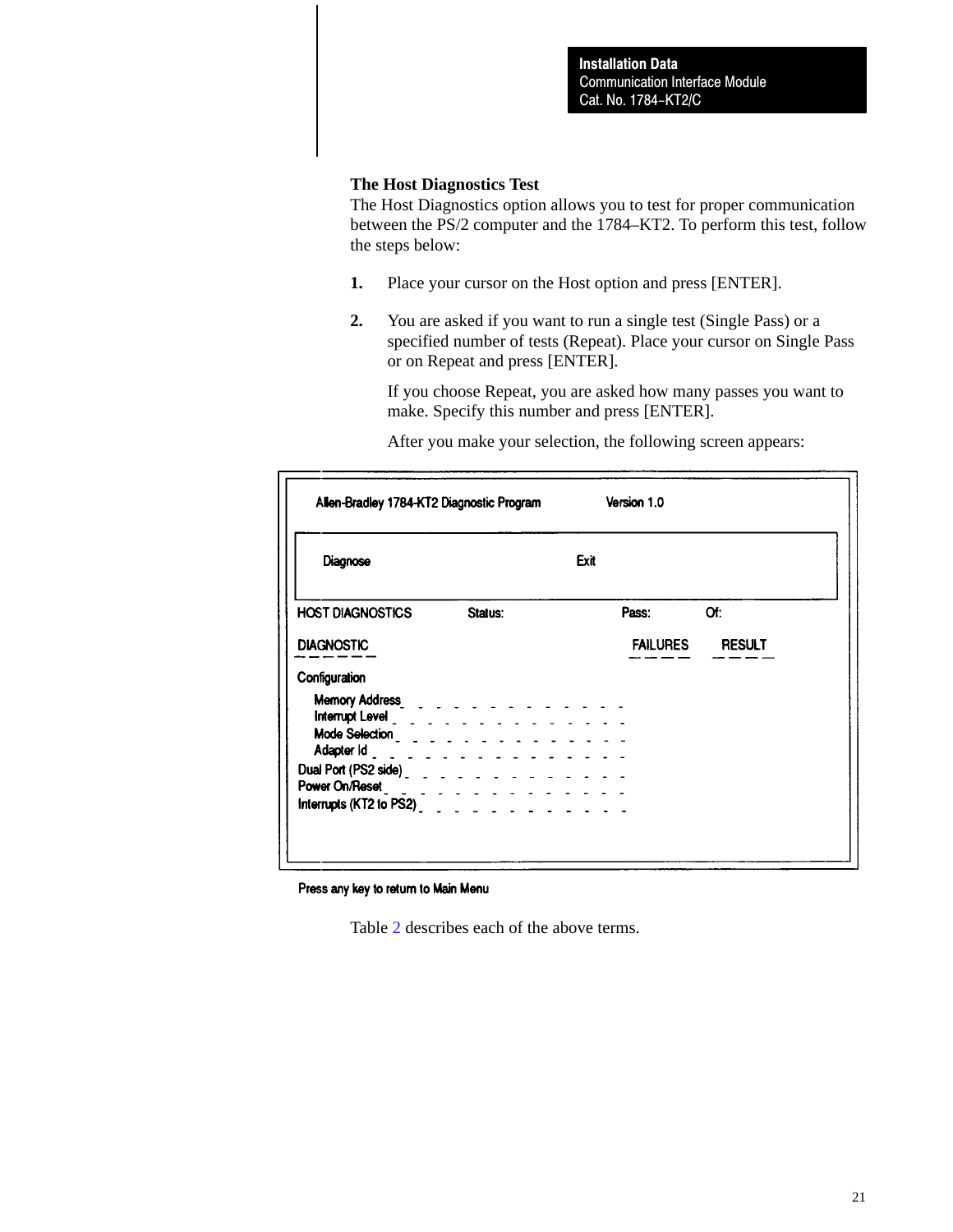<span id="page-21-0"></span>

| Table 2                                    |  |
|--------------------------------------------|--|
| <b>Host Diagnostics Screen Definitions</b> |  |

| This term:                 | Indicates:                                                                                                                                                                                                                        |
|----------------------------|-----------------------------------------------------------------------------------------------------------------------------------------------------------------------------------------------------------------------------------|
| Configuration              | the 1784–KT2's configuration parameters.                                                                                                                                                                                          |
| <b>Memory Address</b>      | the 1784–KT2's configured memory address.                                                                                                                                                                                         |
| Interrupt Level            | the 1784–KT2's configured interrupt level.                                                                                                                                                                                        |
| Mode Selection             | the 1784–KT2's configured auxiliary communication port.                                                                                                                                                                           |
| Adapter ID                 | the 1784–KT2's adapter identification number (60C6).                                                                                                                                                                              |
| Dual Port<br>(PS2 side)    | test results of the PS/2's ability to read/write to and from the dual port<br>memory. If any errors occur, the failure counter increments and<br>continues with the next text.                                                    |
| Power On/Reset             | test results of the PS/2's ability to reset the 1784–KT2. After reset, the<br>1784–KT2's status and execution capabilities are verified. If any errors<br>occur, the failure counter increments and continues with the next test. |
| Interrupts<br>(KT2 to PS2) | test results of the interrupt capabilities from the 1784–KT2 to the PS/2.<br>If the PS/2 cannot receive an interrupt from the 1784–KT2, the failure<br>counter increments and continues with the next test.                       |

The Host Diagnostics test runs according to the number of times specified in step two. Your screen shows you when the tests are complete (Status column), how many errors were discovered (Failures column), and final test results (Result column).

**3.** When you are finished, press any key to return to the main menu.

#### **The Card Diagnostics Test**

The Card Diagnostics option allows you to test the 1784–KT2's various components and operations. To perform this test, follow these steps:

- **1.** Place your cursor on the Card option and press [ENTER].
- **2.** You are asked if you want to run a single test (Single Pass) or a specified number of tests (Repeat). Place your cursor on Single Pass or on Repeat and press [ENTER].

If you choose Repeat, you are asked how many passes you want to make. Specify this number and press [ENTER].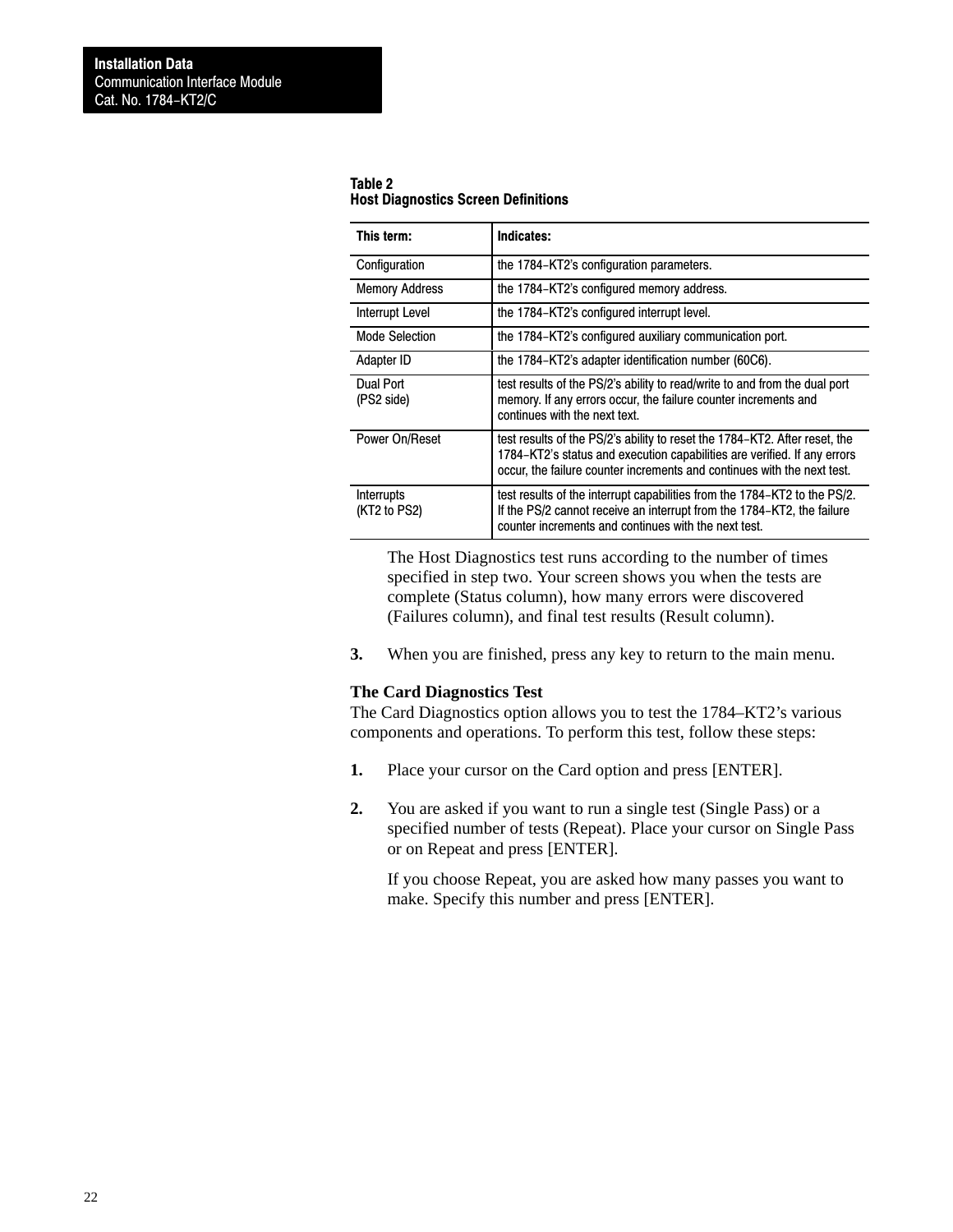| Allen-Bradley 1784-KT2 Diagnostic Program                                                                                                                                                                                                                                                                                                                                                                                                                     | Version 1.0                      |
|---------------------------------------------------------------------------------------------------------------------------------------------------------------------------------------------------------------------------------------------------------------------------------------------------------------------------------------------------------------------------------------------------------------------------------------------------------------|----------------------------------|
| Diagnose                                                                                                                                                                                                                                                                                                                                                                                                                                                      | Exit                             |
| <b>CARD DIAGNOSTICS</b><br>Status:                                                                                                                                                                                                                                                                                                                                                                                                                            | Of:<br>Pass:                     |
| <b>DIAGNOSTIC</b>                                                                                                                                                                                                                                                                                                                                                                                                                                             | <b>FAILURES</b><br><b>RESULT</b> |
| Start/Stop 1784-KT2 Processor (Z80 CPU)<br>Dual Port (KT2 side)<br>$\frac{1}{2}$<br>Interrupts (PS2 to KT2) $\frac{1}{2}$ $\frac{1}{2}$ $\frac{1}{2}$ $\frac{1}{2}$ $\frac{1}{2}$ $\frac{1}{2}$ $\frac{1}{2}$ $\frac{1}{2}$ $\frac{1}{2}$ $\frac{1}{2}$ $\frac{1}{2}$ $\frac{1}{2}$ $\frac{1}{2}$<br>Memory $\overline{\phantom{a}}$ $\overline{\phantom{a}}$ $\overline{\phantom{a}}$<br>$\sim$ $\sim$ $\sim$ $\sim$ $\sim$ $\sim$ $\sim$<br>Timer Operation |                                  |

After you make your selection, the following screen appears:

#### Press any key to return to Main Menu

Table 3 describes each of the above terms.

#### Table 3 Card Diagnostics Screen Definitions

| This term:                                 | Indicates:                                                                                                                                                                                                                                                      |
|--------------------------------------------|-----------------------------------------------------------------------------------------------------------------------------------------------------------------------------------------------------------------------------------------------------------------|
| Start/Stop 1784-KT2<br>Processor (Z80 CPU) | tests results of the PS/2's ability to perform a software reset of the<br>1784–KT2. After the reset, the 1784–KT2's status and execution<br>capabilities are verified. If any errors occur, the failure counter<br>increments and continues with the next test. |
| Dual Port (KT2 side)                       | tests results of the 1784–KT2's ability to read from and write to the dual<br>port memory. If any errors occur, the failure counter increments and<br>continues with the next test.                                                                             |
| Interrupts<br>(PS2 to KT2)                 | test results of the interrupt capabilities from the PS/2 to the 1784–KT2.<br>If the 1784–KT2 cannot receive an interrupt from the PS/2, the failure<br>counter increments and continues with the next test.                                                     |
| Memory                                     | test results of the 1784–KT2's ability to read from and write to the<br>1784–KT2's internal memory chips. If any errors occur, the failure<br>counter increments and continues with the next test.                                                              |
| <b>Timer Operation</b>                     | test results of the accuracy and capabilities of the 1784–KT2's<br>counter-timer chips. If any errors occur, the failure counter increments<br>and continues with the next test.                                                                                |
| Serial Port Operation                      | test results of the interrupts and loopback capabilities of the<br>1784-KT2's Serial I/O chip. If any errors occur, the failure counter<br>increments and continues with the next test.                                                                         |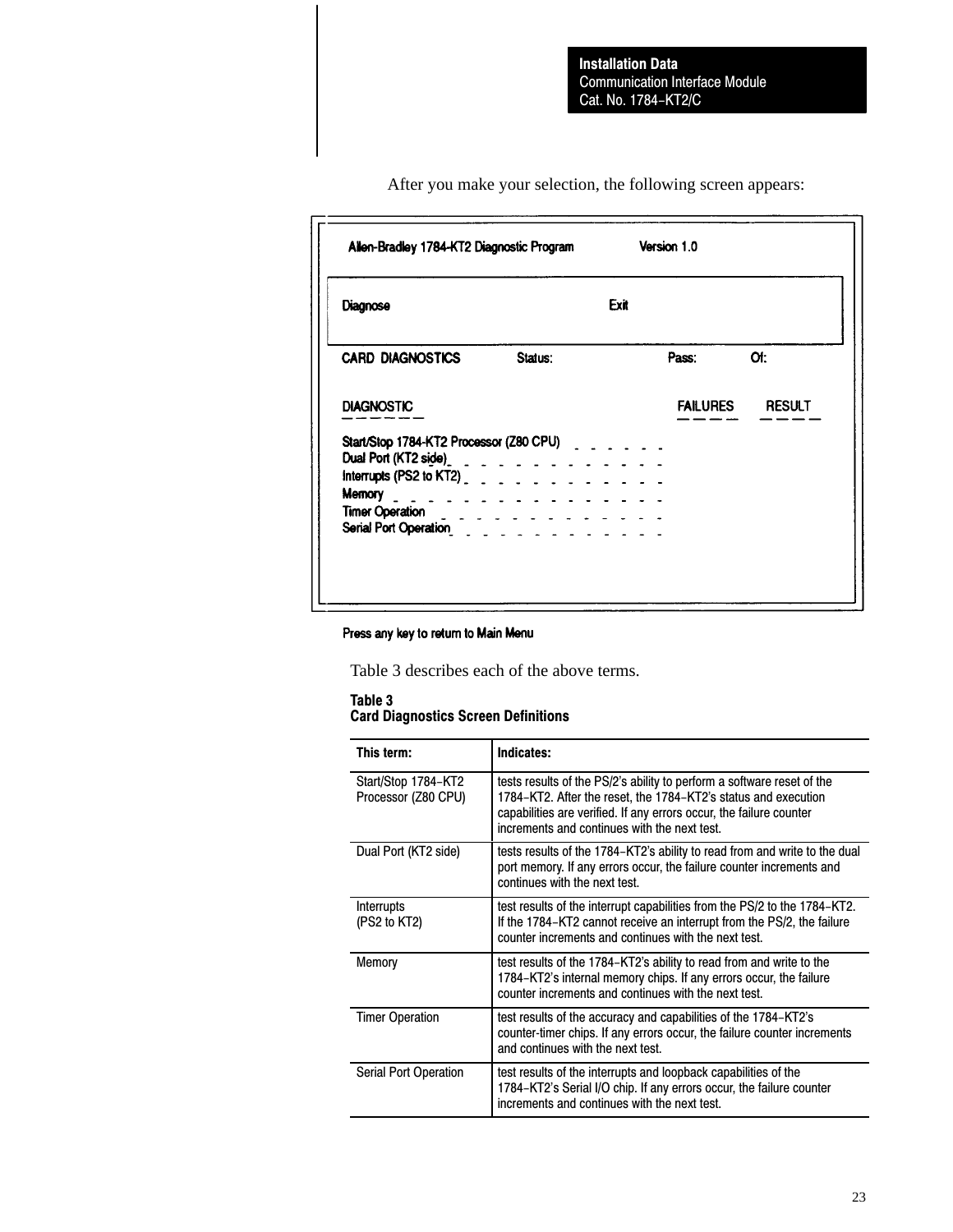The Card Diagnostics test runs according to the number of times specified in step two. Your screen shows you when the tests are complete (Status column), how many errors were discovered (Failures column), and final test results (Results column).

**3.** When you are finished, press any key to return to the main menu.

#### **The Off–Line Communications Diagnostics Test**

The Off–Line Communications option allows you to test the communication capabilities of the 1784–KT2.

**Important:** To perform the Off–Line Communications diagnostics, you must build a loopback connector. Refer to the section, "Building Loopback Connectors" later in this document for more information.

The Off–Line Communications test performs two loopback tests. These tests are performed across:

- $\bullet$  the auxiliary (PLC–2 or PLC–3) port. This loopback test checks the pins used to directly connect the 1784–KT2 to either a PLC–2 or PLC–3. You specify which PLC function you want to test and attach the corresponding loopback connector to the 1784–KT2.
- $\bullet$  the main (Data Highway Plus) port. This loopback test checks the pins used to connect the 1784–KT2 to the Data Highway Plus network. This port accepts either loopback connector (you must choose one).

To perform an Off–Line Communications test, follow these steps:

- **1.** Depending on which set of auxiliary port pins you want to test, install either the PLC–2 or PLC–3 loopback connector.
- **2.** Place your cursor on the Off–Line Communications option and press [F4].
- **3.** You are asked to select a direct connect function of the auxiliary port, Press [F2].
- **4.** The PLC–2 and PLC–3 direct connect functions are displayed. If you want to test the pins used to connect the 1784–KT2 to a PLC–2, place your cursor on the PLC–2 function and press [ENTER]. If you want to test the pins used to connect the 1784–KT2 to a PLC–3, place your cursor on the PLC–3 function and press [ENTER].
- **5.** Press [ESC] to return to the main menu. You can press [F4] to select anew direct connect function whenever [F4] appears on your screen.
- **6.** Press [ENTER]. You are asked if you want to run a single test (Single Pass) or a specified number of tests (Repeat). Place your cursor on Single Pass or on Repeat and press [ENTER].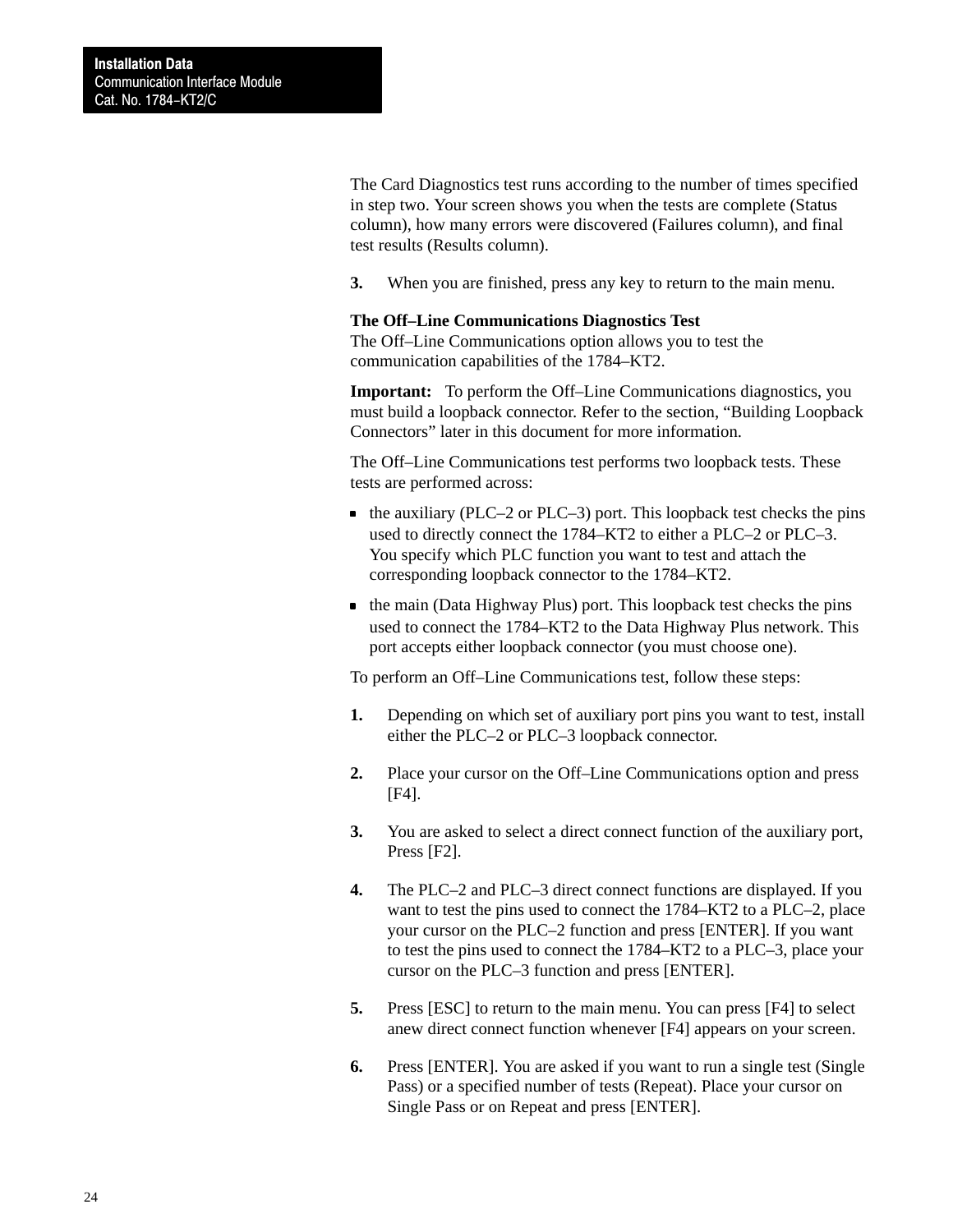If you choose Repeat, you are asked how many passes you want to make. Specify this number and press [ENTER].

After you make your selection, the following screen appears (in this example, the PLC–2 function is displayed):

| Diagnose                                           | Exit |                        |
|----------------------------------------------------|------|------------------------|
| OFF-LINE COMMUNICATION DIAGNOSTICS Status: RUNNING |      | Or: 1<br>Pass:         |
| <b>DIAGNOSTIC</b>                                  |      | <b>FAILURES RESULT</b> |
| DH+<br>DH+<br>PLC-2                                |      |                        |
|                                                    |      |                        |

#### Press any key to return to Main Menu

Table 4 describes each of the above terms.

#### Table 4

#### Off-line Communications Diagnostics Screen Definitions

| This term:             | Indicates:                                                                                                                                                                                                                                  |
|------------------------|---------------------------------------------------------------------------------------------------------------------------------------------------------------------------------------------------------------------------------------------|
| DH+                    | test results of the loopback test. This loopback test checks the capability of<br>the Data Highway Plus (DH+) channel on the SIO (main port) chip. If any<br>errors occur, the failure counter increments and continues with the next test. |
| PLC-2<br>(or $PLC-3$ ) | test results of the loopback test. This loopback test checks the capability of<br>the PLC-2 (or PLC-3) channel on the SIO (auxiliary port) chip. If any errors<br>occur, the failure counter increments and continues with the next test.   |

**7.** You are asked to install your loopback connector with PLC–2 or PLC–3 capability. Make sure your loopback connector is installed and press [Y].

The Off–Line Communications test runs according to the number of times specified in step six. Your screen shows you when the tests are complete (Status column), how many errors were discovered (Failures column), and final test results (Results column).

**8.** When you are finished, press any key to return to the main menu.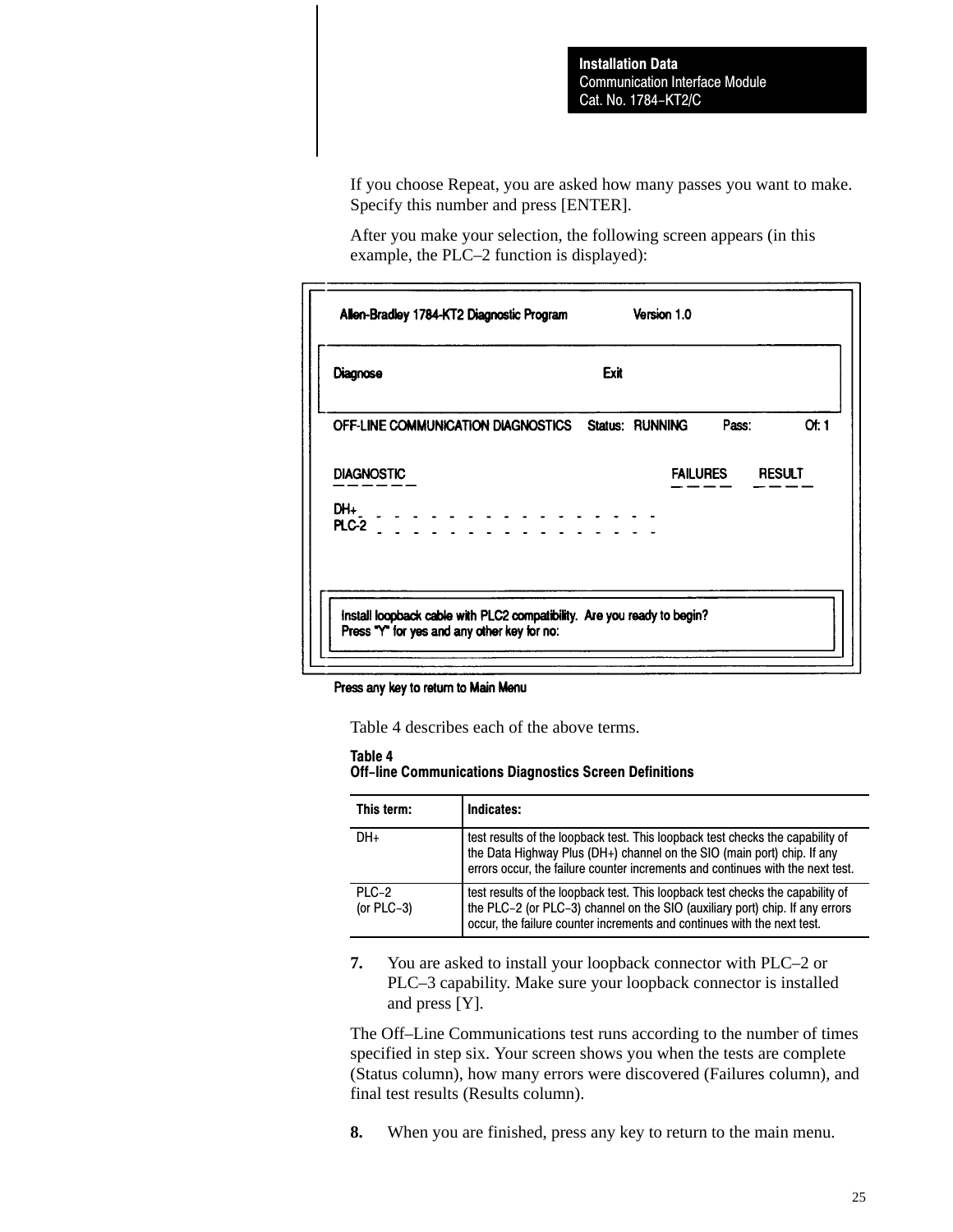#### **The All Components Diagnostic Test**

The All Components option allows you to run the Host, Card, and Off–line Communications tests discussed in the previous sections. To perform an All Components test, follow these steps:

- **1.** Install your PLC–2 or PLC–3 loopback connector.
- **2.** Place your cursor on the All Components option and press [F4].
- **3.** Follow steps 3 through 8 of the Off–line Communications test.

### Error Messages

Table 5 lists possible error messages you may receive when running the diagnostic program.

#### Table 5 Diagnostics Program Error Messages

| This error message:                                      | Indicates:                                                                                                                                         |
|----------------------------------------------------------|----------------------------------------------------------------------------------------------------------------------------------------------------|
| 2 Ram0 Failure                                           | the 1784–KT2 cannot read or write to the RAM0 chip, or the<br>1784-KT2 is configured at an address already in use.                                 |
| 4 KT2 Dual Port Failure                                  | the 1784–KT2 cannot read or write to the dual port, or the<br>1784-KT2 is configured at an address already in use.                                 |
| 8 CTC Timer Mode Failure                                 | the timer on the counter-timer chip (CTC) is functioning improperly.                                                                               |
| 9-19 Diagnostic File<br>KT2STXXXX.BIN Open or<br>Missing | the KT2STXXXX.BIN file is not in the KT directory. Make sure all<br>delivered files with the extension BIN are in the A:\KT or C:\KT<br>directory. |
| 16 CTC Counter Mode<br>Failure                           | the counter on the CTC chip is functioning improperly.                                                                                             |
| 24 CTC Timer/Counter<br>Mode Failure                     | the CTC chip's timer, counter, or both are functioning improperly.                                                                                 |
| 32 SIO Channel A Failure-<br>No Interrupts               | interrupts to the Serial Input/Output (SIO) channel A are functioning<br>improperly.                                                               |
| 64 SIO Channel A Failure-<br>No Loopback                 | data communications to and from the SIO channel A have failed.                                                                                     |
| 15 Host Dual Port Failure                                | the diagnostic program cannot read or write to the dual port, or the<br>1784-KT2 is configured at an address already in use.                       |
| 17 Board Held at Reset                                   | the 1784–KT2 will not start, or the 1784–KT2 is configured at an<br>address already in use.                                                        |
| 128 RAM 1 Failure                                        | the 1784–KT2 cannot read or write to the RAM1 chip, or the<br>1784–KT2 is configured at an address already in use.                                 |
| 130 RAM0, RAM1 Failure                                   | the 1784–KT2 cannot read or write to both the RAM0 and RAM1<br>chips, or the 1784–KT2 is configured at an address already in use.                  |
| 132 RAM1, Dual Port Failure                              | the 1784–KT2 cannot read or write to the RAM1 or dual port chip,<br>or the 1784-KT2 is configured at an address already in use.                    |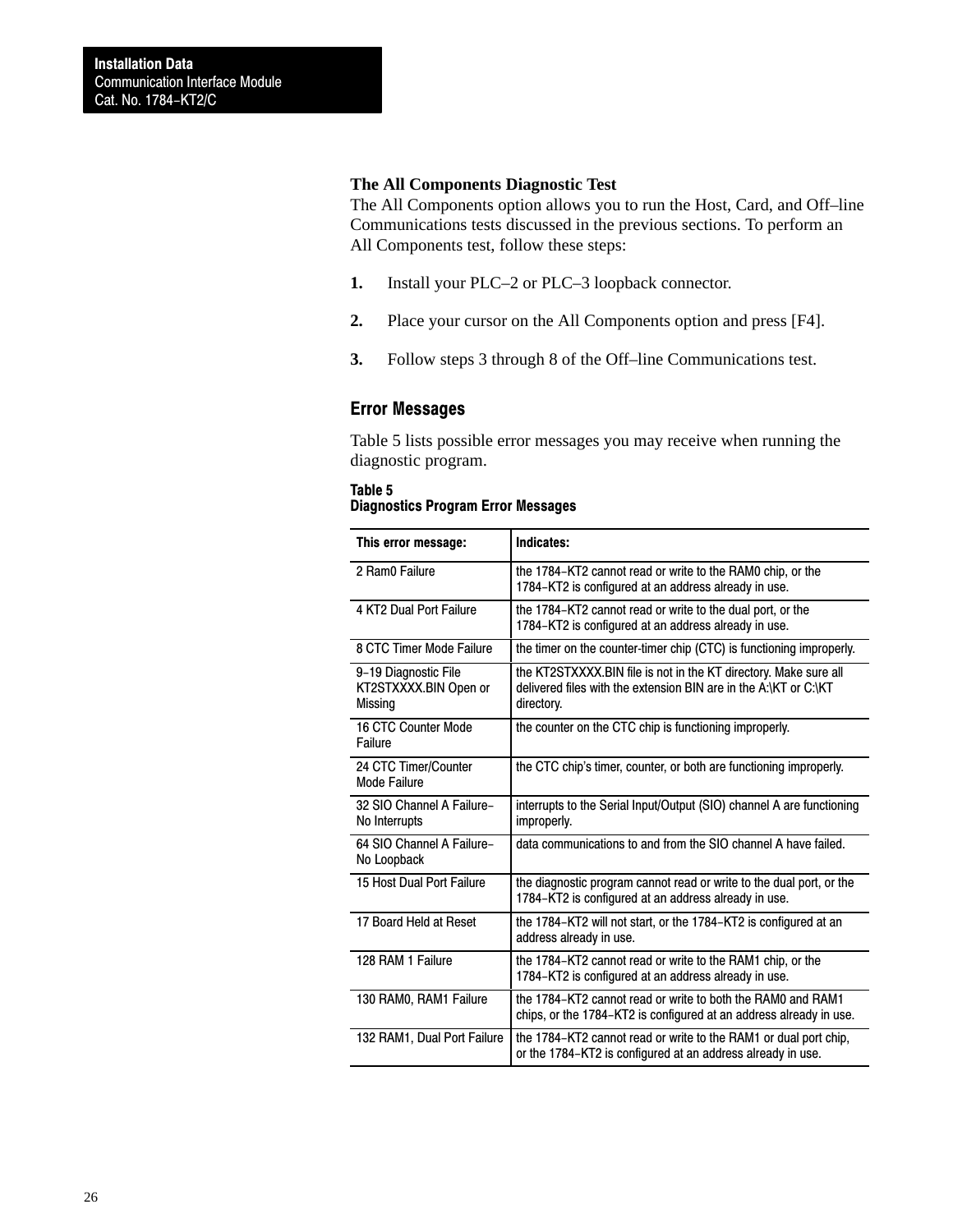| This error message:                                          | Indicates:                                                                                                                                                                                                                                            |
|--------------------------------------------------------------|-------------------------------------------------------------------------------------------------------------------------------------------------------------------------------------------------------------------------------------------------------|
| 48-56 Diagnostic Time-outs                                   | the 1784–KT2 cannot be started or stopped, or the 1784–KT2 is<br>configured at an address already in use, or a dual port memory<br>error has occurred, either on the 1784–KT2 side or the PS/2 side,<br>preventing download or execution of the test. |
| 52 Card Interrupt Time-out                                   | possibly any of the same problems listed for the Diagnostic<br>Time-out error message, or the interrupts from the PS/2 to the<br>1784-KT2 are not working.                                                                                            |
| 62 KT2 to PS/2 Interrupt<br>Failure                          | interrupts from the 1784–KT2 to the PS/2 are not functioning<br>properly.                                                                                                                                                                             |
| 66 Status Register Indicates<br>1784-KT2 Start Failure       | the 1784–KT2 started, but the status register does not indicate this.                                                                                                                                                                                 |
| 68 Status Register Indicates<br>1784-KT2 Stop Failure        | the status register does not indicate that the 1784–KT2 stopped, or<br>the 1784-KT2 did not stop when commanded to.                                                                                                                                   |
| 70 Interrupt Successful but<br>Status Register is Inaccurate | the status register does not indicate a successful interrupt.                                                                                                                                                                                         |
| 85 Off-line RTS CTS error                                    | data control communication to and from the SIO channel B (PLC-2)<br>function) has failed.                                                                                                                                                             |
| 86 Off-line Data Error                                       | data communication to and from the SIO channel B (PLC-2 or<br>PLC-3 function) has failed.                                                                                                                                                             |

### Output File

The output file (KT2OUT.TXT) provides detailed error message information gathered from the diagnostic program. The output file displays each test that was run, as well as final test results. Each time the diagnostic program runs, it adds the test results to the output file.

The output file has a maximum file size of 250K. If you reach this limit, a message will appear under the title bar on your screen and in your output file. The diagnostic program will continue to run tests if this maximum file size is reached, but it will not record the test results in the output file. If you want to record test results in the output file but have reached the 250K limit, you must delete the file (see the section entitled "Starting–Up the Diagnostic Program" for information on bow to delete the output file).

If an error occurs during a test, the final results section will show you which diagnostic failed and the amount of times it failed.

Figure [4](#page-27-0) shows an example of a Card Diagnostics test.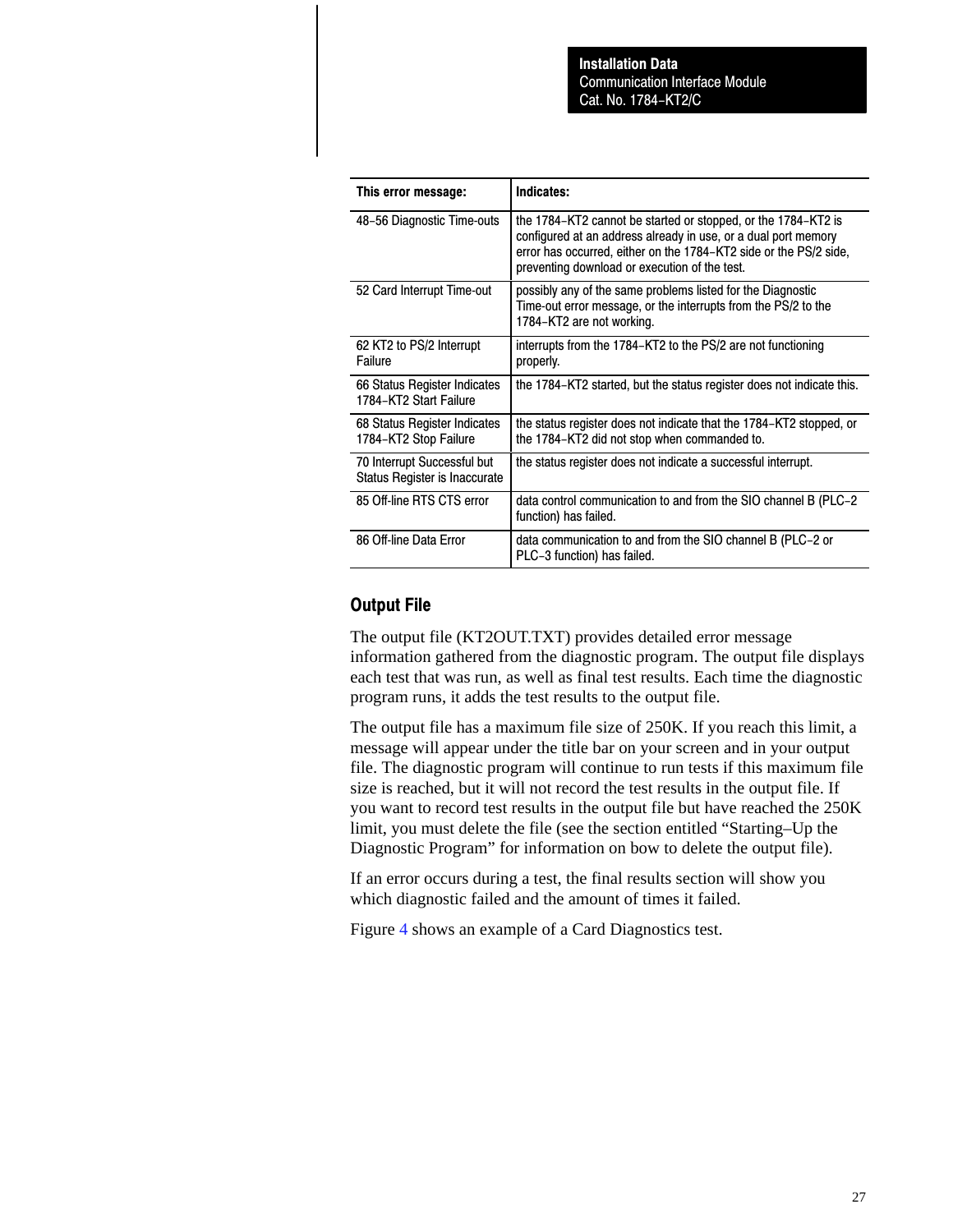#### <span id="page-27-0"></span>Figure 4

### The Output File For a Card Diagnostics Test

| <b>CARD DIAGNOSTICS</b>                                                           | PASS:<br>-1          | ΟF | $\mathbf{2}$ | Wed Aug 22 11:48:13 1990 |             |
|-----------------------------------------------------------------------------------|----------------------|----|--------------|--------------------------|-------------|
| Start/Stop 1784-KT2 Proce<br>Error: No error found.                               | <b>NUM FAILS:</b>    | 0  |              | PASS/FAIL:               | <b>PASS</b> |
| Dual Port (KT2 side)<br>Error: No error found.                                    | <b>NUM FAILS:</b>    | 0  |              | PASS/FAIL:               | <b>PASS</b> |
| Interrupts (PS2 to $KT2$ ) $\ldots$<br>Error: No error found.                     | <b>NUM FAILS:</b>    | 0  |              | PASS/FAIL:               | PASS        |
| Memory<br>Error Code: 128 RAM1 Failure.                                           | <b>NUM FAILS:</b>    | 1  |              | PASS/FAIL:               | <b>FAIL</b> |
| Timer Operation<br>Error Code: 16 CTC Counter<br>Mode Failure.                    | <b>NUM FAILS:</b>    | 1  |              | PASS/FAIL:               | <b>FAIL</b> |
| Serial Port Operation<br>Error: No error found.                                   | <b>NUM FAILS:</b>    | 0  |              | PASS/FAIL:               | <b>PASS</b> |
| <b>CARD DIAGNOSTICS</b>                                                           | PASS: 2              | 0F | $\mathbf{2}$ | Wed Aug 22 11:48:16 1990 |             |
| Start/Stop 1784-KT2 Proce<br>Error: No error found.                               | <b>NUM FAILS:</b>    | 0  |              | <b>PASS/FAIL:</b>        | <b>PASS</b> |
| Dual Port (KT2 side)<br>Error: No error found.                                    | <b>NUM FAILS:</b>    | 0  |              | PASS/FAIL:               | <b>PASS</b> |
| Interrupts (PS2 to KT2) $\ldots$ .<br>Error: No error found.                      | <b>NUM FAILS:</b>    | 0  |              | PASS/FAIL:               | <b>PASS</b> |
| Memory<br>Error: No error found.                                                  | <b>NUM FAILS:</b>    | 0  |              | PASS/FAIL:               | <b>PASS</b> |
| Timer Operation<br>Error: No error found.                                         | <b>NUM FAILS:</b>    | 0  |              | PASS/FAIL:               | <b>PASS</b> |
| Serial Port Operation<br>$\alpha$ . The second $\alpha$<br>Error: No error found. | <b>NUM FAILS:</b>    | 0  |              | PASS/FAIL:               | PASS        |
| <b>CARD DIAGNOSTICS</b>                                                           | <b>FINAL RESULTS</b> |    |              | Wed Aug 22 11:48:17 1990 |             |
| Start/Stop 1784-KT2 Proce                                                         | <b>NUM FAILS:</b>    | 0  |              | PASS/FAIL:               | <b>PASS</b> |
| Dual Port (KT2 side) $\ldots \ldots$                                              | <b>NUM FAILS:</b>    | 0  |              | PASS/FAIL:               | <b>PASS</b> |
| Interrupts (PS2 to KT2)                                                           | <b>NUM FAILS:</b>    | 0  |              | PASS/FAIL:               | <b>PASS</b> |
| Memory $\dots\dots\dots\dots\dots\dots$                                           | <b>NUM FAILS:</b>    | 1  |              | PASS/FAIL:               | <b>FAIL</b> |
| Timer Operation                                                                   | <b>NUM FAILS:</b>    | 1  |              | PASS/FAIL:               | <b>FAIL</b> |
| Serial Port Operation                                                             | <b>NUM FAILS:</b>    | 0  |              | PASS/FAIL:               | <b>PASS</b> |

In the above example, the Card Diagnostics test was run twice. The timer operation and the memory diagnostics show errors in the first pass of tests and none in the second pass. The final results section indicates the failure of both diagnostics from the first run of tests.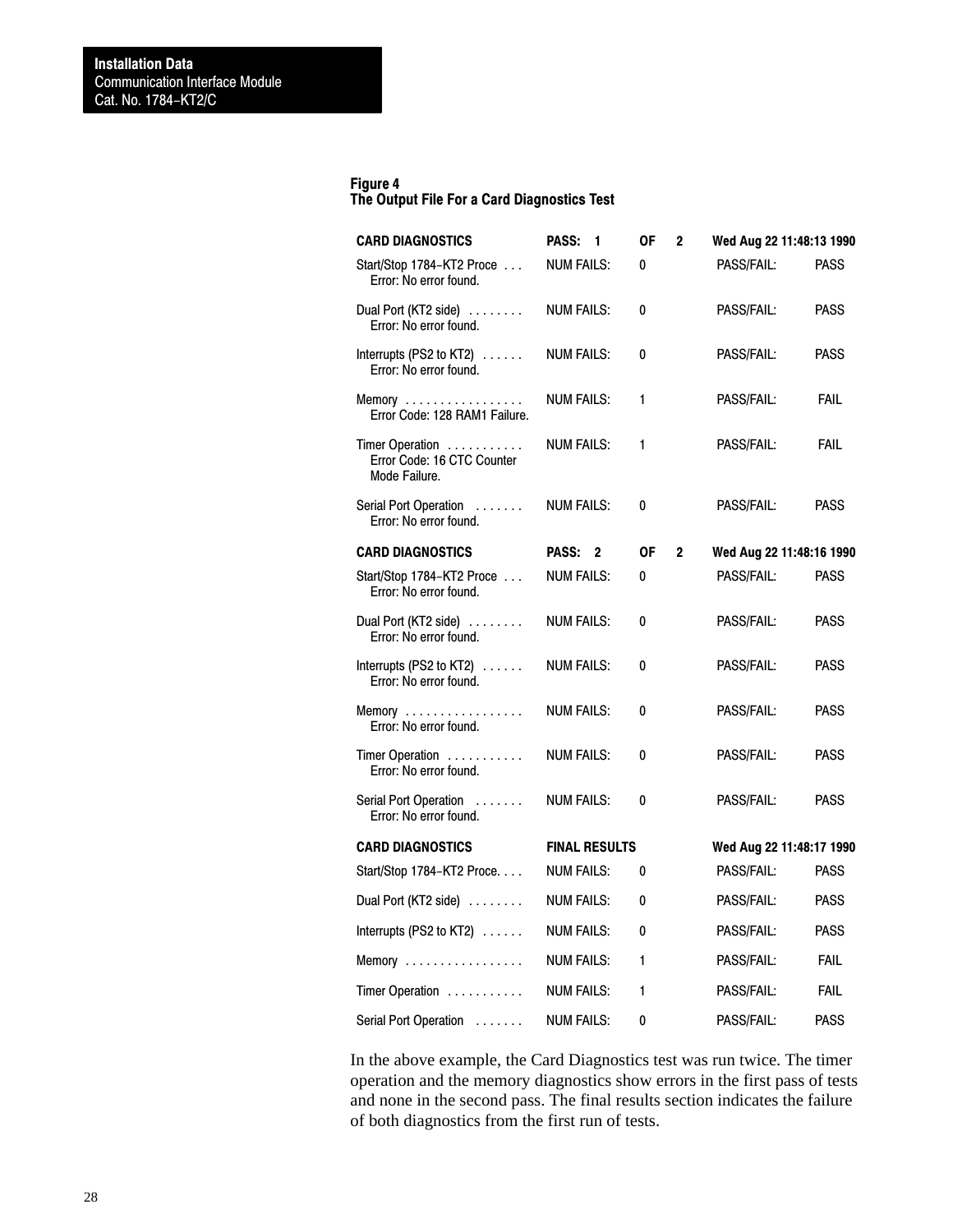# Building Loopback **Connectors**

This section shows you how to build the PLC–2 and PLC–3 loopback connectors required for Off–Line Communications Diagnostics tests. Two loopback tests are performed during an Off–Line Communications test. In a loopback test, you download a program to the 1784–KT2 which:

- transmits a packet of data
- **•** receives the same packet of data
- verifies that the transmitted and received packets are identical

For more information on loopback tests, see the section entitled "The Off–Line Communications Diagnostics Test."

To build the PLC–2 and PLC–3 loopback connectors, you will need the following items:

### Table 6 Required Items for Building a Loopback Connector

| Item:             | <b>Quantity:</b> | <b>AMP Part No.:</b> |
|-------------------|------------------|----------------------|
| Connector housing | 2                | 748367-1             |
| Contact pins      | 16               | 748333-4             |
| Hand-crimp tool   |                  | $90430 - 1$          |
| 22-28 AWG wire    | 2 <sup>ft</sup>  | (none)               |

**Important:** To ensure correct and reliable assembly, use the hand–crimp tool with the AMP part number listed above.

Also, the maximum insulation diameter for each wire is 0.04".

To build the PLC–2 and PLC–3 loopback connectors, follow the steps below:

- **1.** Cut eight 3–inch sections of wire.
- **2.** Strip 0.2" of insulation off each end of wire.
- **3.** Using the crimp tool, crimp the contact pins onto each end of wire.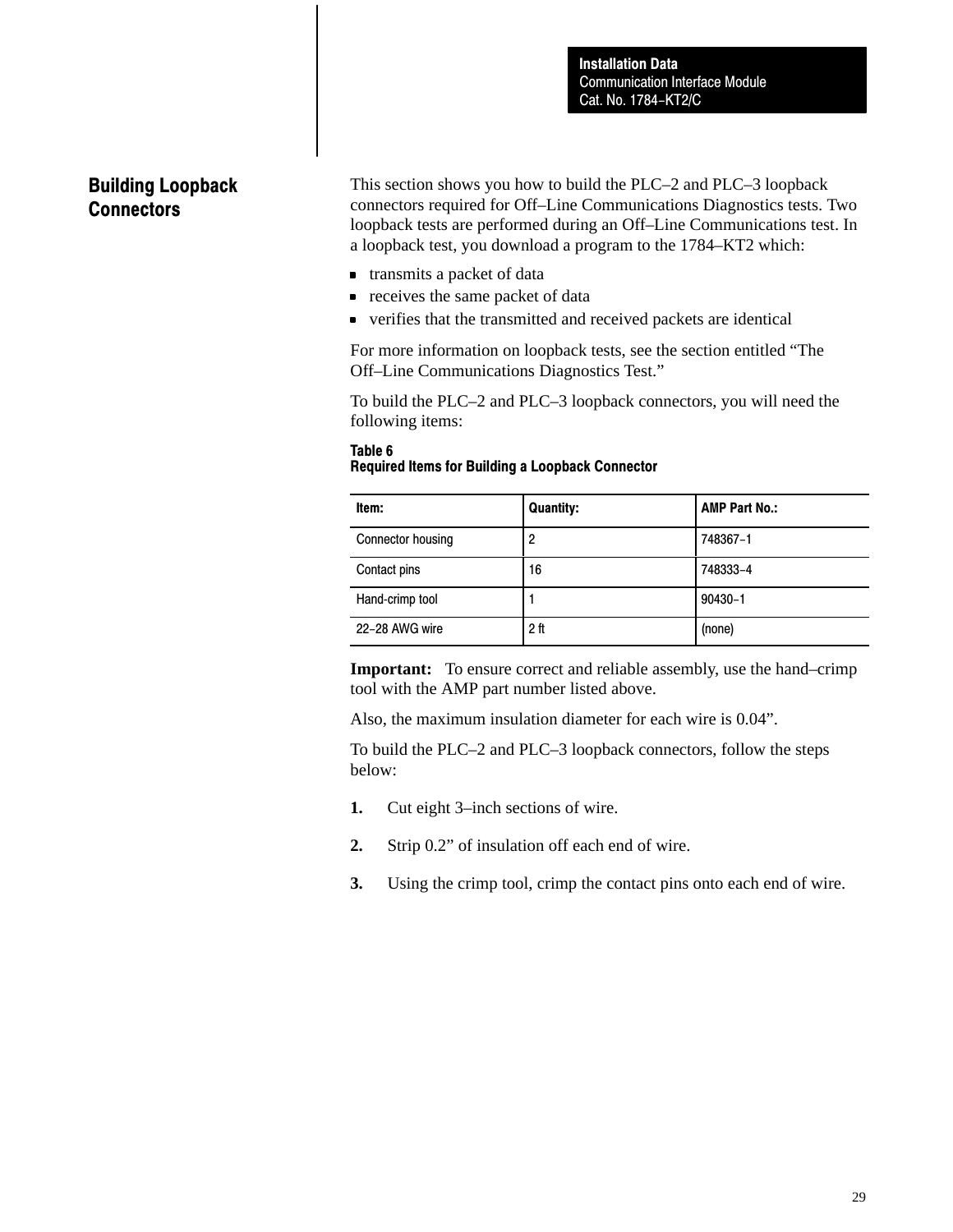**4.** Insert 5 of the wires into the back of a connector housing according to the following PLC–2 wire–assembly diagram. Label this connector PLC–2.



**5.** Insert 3 of the wires into the back of the remaining connector housing according to the PLC–3 wire–assembly diagram shown below. Label this connector PLC–3.

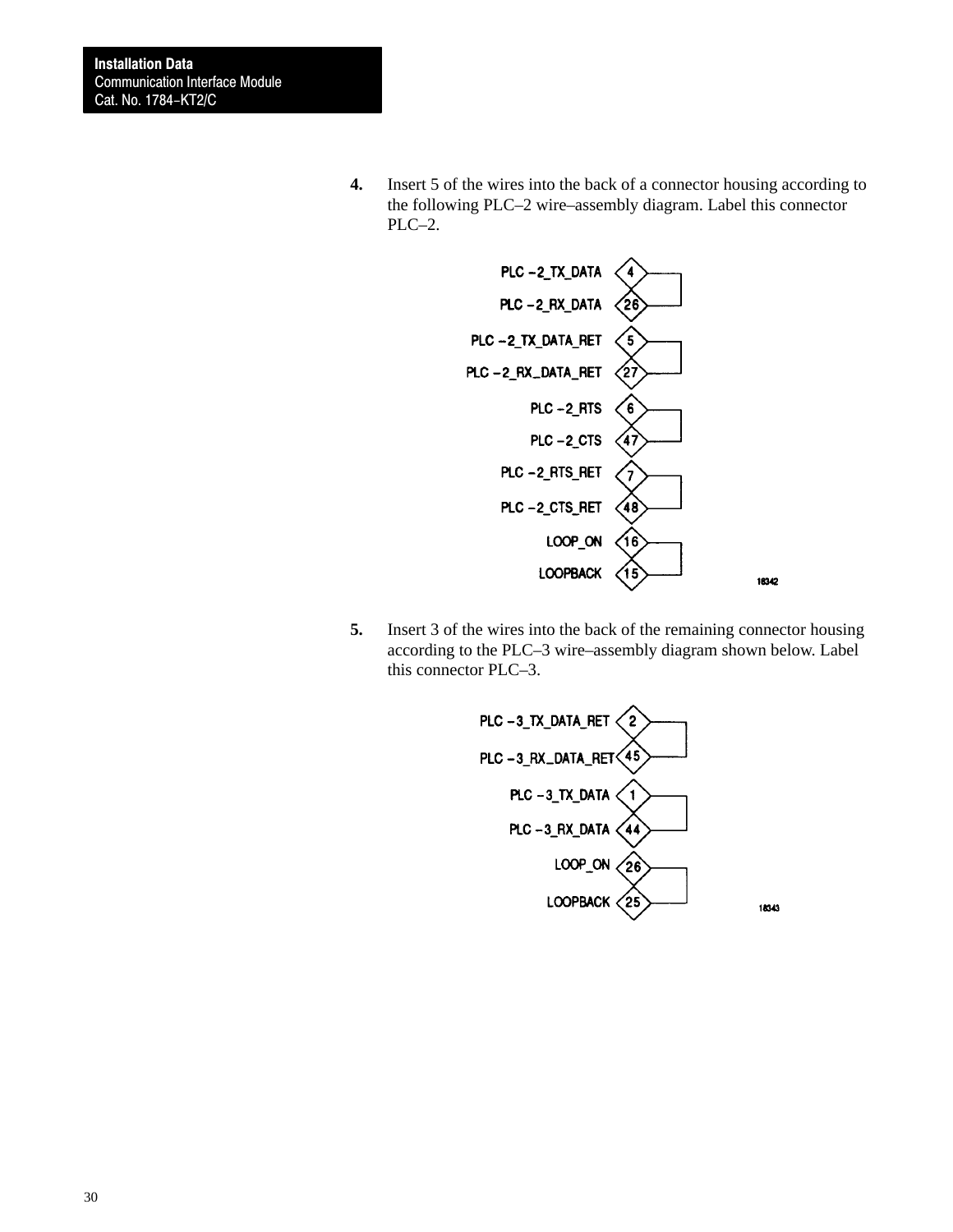# Specifications

Specifications for the 1784–KT2 are listed below.

| <b>Module Location</b>       | IBM PS/2 computer, 8/16-bit MicroChannel slot                                                               |
|------------------------------|-------------------------------------------------------------------------------------------------------------|
| Module Output Connector      | 62-pin D-shell                                                                                              |
| Outputs                      | PLC-2 serial interface<br>PLC-3 serial interface<br>Data Highway Plus                                       |
| <b>Module Compatibility</b>  | Allen-Bradley 6123<br>Allen-Bradley 6124<br><b>IBM PS/2</b>                                                 |
| Hardware Interrupt           | IRQ9<br><b>IRQ10</b><br><b>IRQ11</b><br><b>IRQ12</b>                                                        |
| <b>Baud Rate</b>             | Asynchronous (PLC-2, PLC-3): 9600; 19.2K<br>Synchronous (Data Highway Plus): 57.6K                          |
| Maximum Line Length          | PLC-2: 10ft (3m)<br>PLC-3: 10ft (3m)<br>Data Highway Plus, PLC-3 and PLC-5:<br>10,000ft (3050m) @ 57.6Kbaud |
| <b>Power Requirements</b>    | $+5V$ dc @ 0.25A (1W)<br>$\pm$ 12V dc @ 0.04A (0.48W)                                                       |
| <b>Operating Temperature</b> | 32 to 113°F (0 to 45°C)                                                                                     |
| Humidity                     | 5 to 95% noncondensing                                                                                      |
| <b>Regulatory Compliance</b> | <b>FCC Class A</b>                                                                                          |

IBM PS/2 is a registered trademark of International Business Machines Corporation.